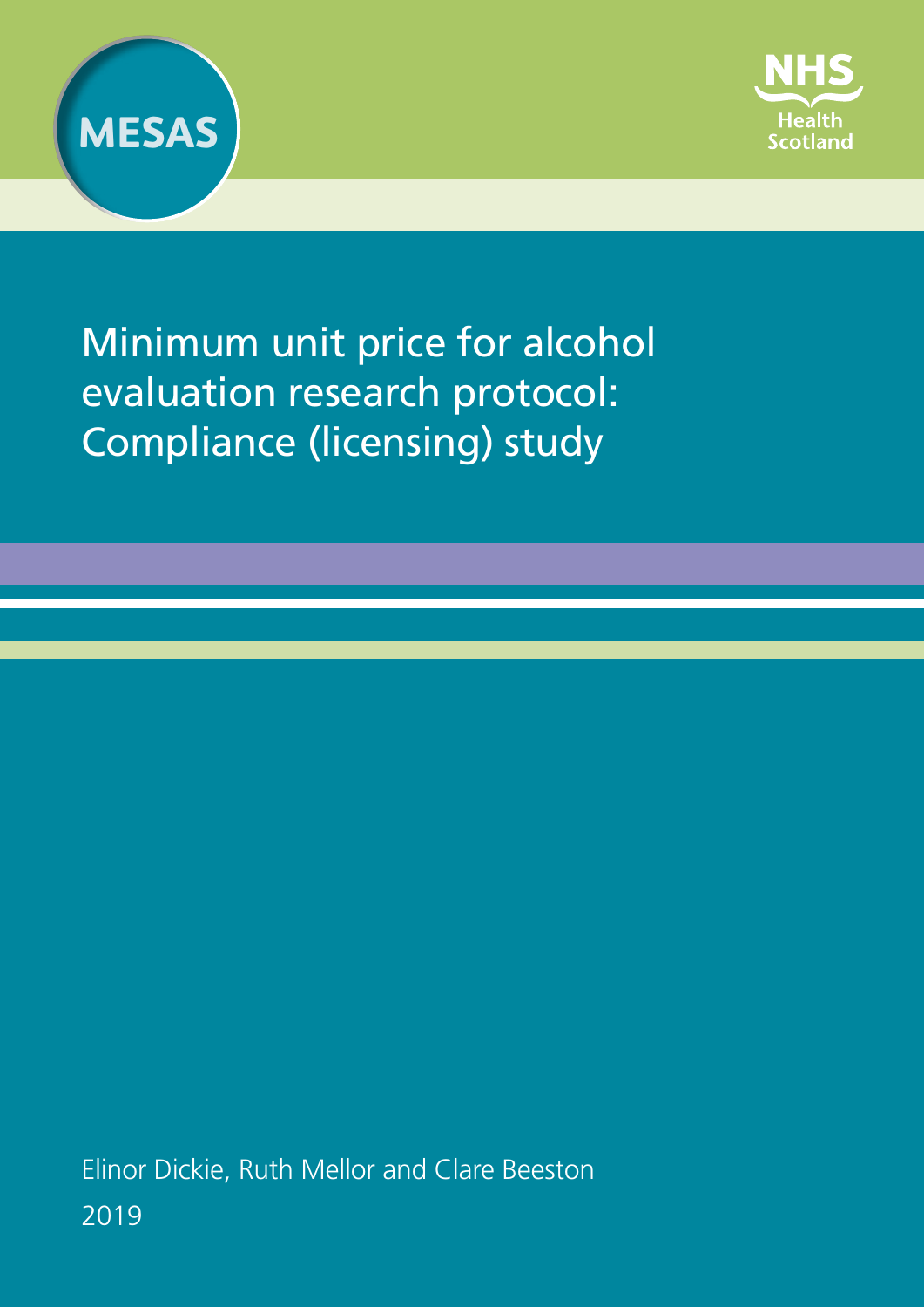This resource may also be made available on request in the following formats:



### **0131 314 5300**

 **[nhs.healthscotland-alternativeformats@nhs.net](mailto:nhs.healthscotland-alternativeformats%40nhs.net?subject=)**

#### **This report should be cited as:**

Dickie E, Mellor R, Beeston C. Minimum unit price for alcohol evaluation research protocol: Compliance (licensing) study. Edinburgh: NHS Health Scotland; 2019.

#### **The Evaluation Advisory Group membership and terms of reference are available online here:**

[www.healthscotland.scot/health-topics/alcohol/evaluation-of](www.healthscotland.scot/health-topics/alcohol/evaluation-of-minimum-unit-pricing-mup/overview-of-evaluation-of-mup/governance-of-evaluation-of-mup/mesas-governance-board-overview/evaluation-advisory-groups-eag)[minimum-unit-pricing-mup/overview-of-evaluation-of-mup/](www.healthscotland.scot/health-topics/alcohol/evaluation-of-minimum-unit-pricing-mup/overview-of-evaluation-of-mup/governance-of-evaluation-of-mup/mesas-governance-board-overview/evaluation-advisory-groups-eag) [governance-of-evaluation-of-mup/mesas-governance-board](www.healthscotland.scot/health-topics/alcohol/evaluation-of-minimum-unit-pricing-mup/overview-of-evaluation-of-mup/governance-of-evaluation-of-mup/mesas-governance-board-overview/evaluation-advisory-groups-eag)[overview/evaluation-advisory-groups-eag](www.healthscotland.scot/health-topics/alcohol/evaluation-of-minimum-unit-pricing-mup/overview-of-evaluation-of-mup/governance-of-evaluation-of-mup/mesas-governance-board-overview/evaluation-advisory-groups-eag)

Published by NHS Health Scotland

1 South Gyle Crescent Edinburgh EH12 9EB

© NHS Health Scotland 2019

All rights reserved. Material contained in this publication may not be reproduced in whole or part without prior permission of NHS Health Scotland (or other copyright owners). While every effort is made to ensure that the information given here is accurate, no legal responsibility is accepted for any errors, omissions or misleading statements.

NHS Health Scotland is a WHO Collaborating Centre for Health Promotion and Public Health Development.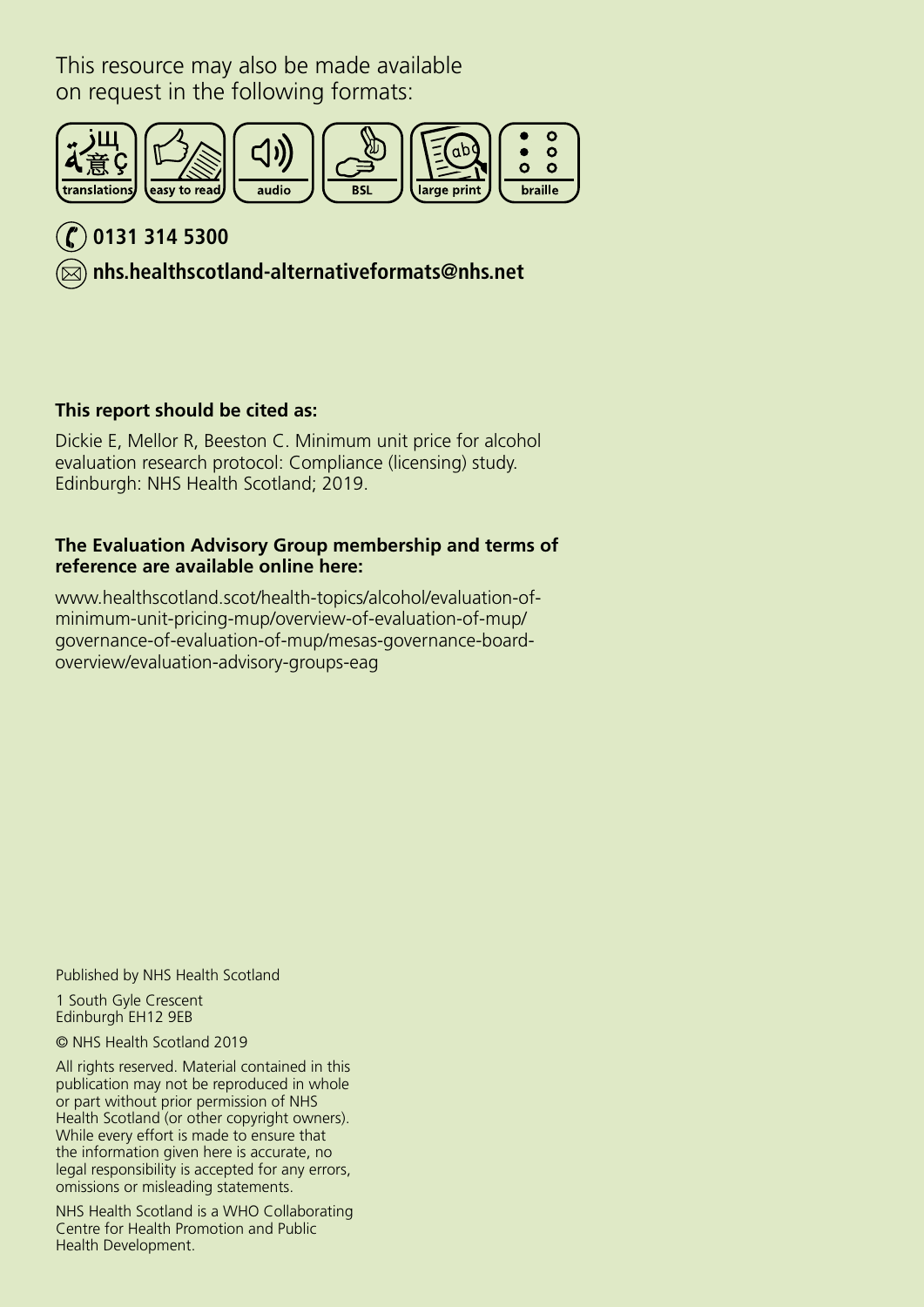# **Contents**

| Appendix 2: Interview topic guide (version with police revisions) 17 |
|----------------------------------------------------------------------|
|                                                                      |
|                                                                      |
|                                                                      |
|                                                                      |
|                                                                      |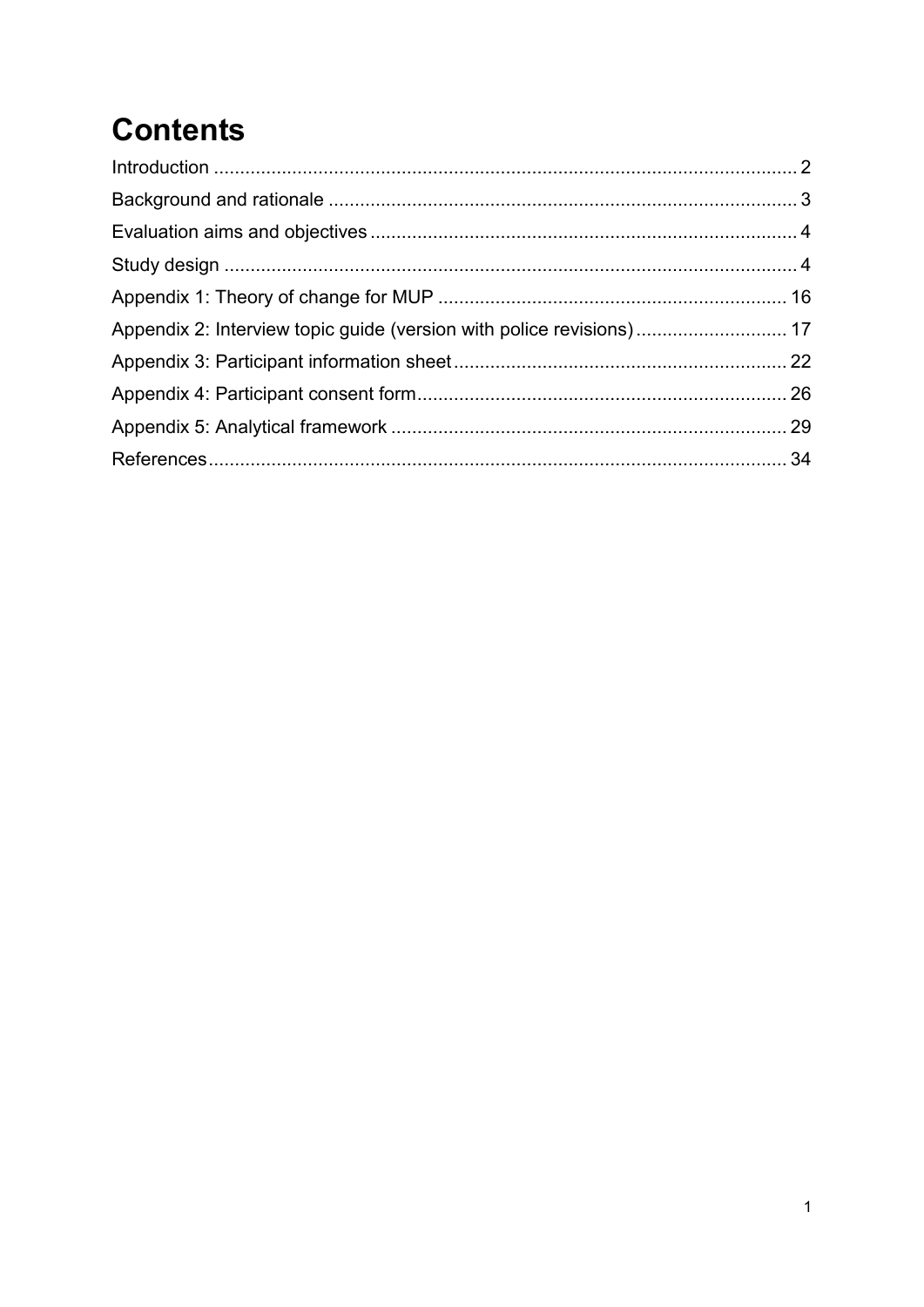## <span id="page-3-0"></span>**Introduction**

The Alcohol (Minimum Pricing) (Scotland) Act 2012 sets a floor price below which all alcohol sold in Scotland cannot be sold. The level is currently set at 50 pence per unit (ppu). The Minimum Unit Pricing (MUP) for alcohol legislation states it will expire before the end of a six-year period of implementation unless the Scottish Parliament makes provision for it to continue. This is often referred to as the 'sunset clause'. The legislation also requires a report on the operation and effects of MUP to be put before Parliament as soon as possible at the end of the fifth year of implementation. This review report needs to cover, among other things, the impact on alcohol licence holders and producers, and on the five licensing objectives set out in the Licensing (Scotland) Act 2005. NHS Health Scotland has been tasked with leading the independent evaluation of MUP that will form the basis of this review report.

The evaluation is taking a theory-based approach. In such an approach, the conclusion that the intervention has contributed to the desired long-term outcomes is drawn if:

- there is a plausible 'theory of change' that shows how the implementation of MUP links to the intended outcomes
- it can be demonstrated that the activities were implemented in a way likely to achieve the outcomes
- evidence is gathered which supports the theory of change, i.e. demonstrates the sequence of expected results is being realised
- external factors influencing outcomes have been assessed and accounted for.  $1, 2$  $1, 2$  $1, 2$

<span id="page-3-1"></span>A description of the evaluation as a whole can be found in the evaluation protocol.[3](#page-35-3)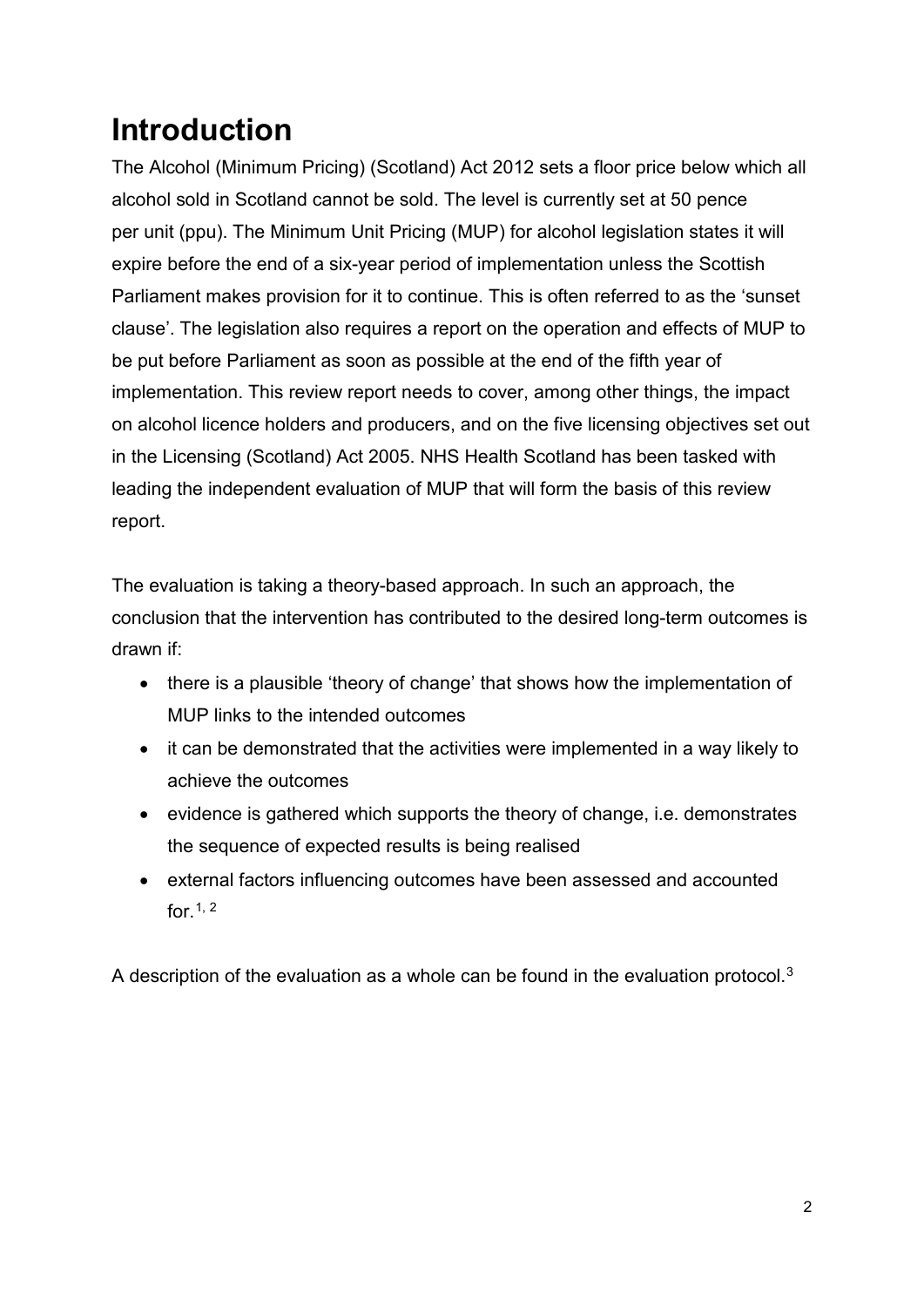## **Background and rationale**

A theory of change for MUP has been developed (see [Appendix 1\)](#page-17-0). A portfolio of studies to gather evidence on the chain of outcomes in the theory of change has been established by NHS Health Scotland and includes studies to assess compliance and implementation, and changes in the alcohol market, alcohol consumption and alcohol-related harm. Other grant-funded studies will complement this portfolio.

It is expected that the chain of outcomes will only be realised if MUP is complied with and alcohol below 50ppu is largely no longer available in licensed premises in Scotland. The weekly price band data from Nielsen will provide a population-level assessment of the availability of alcohol below 50ppu in the off-trade. This study protocol will complement the price band data by providing evidence from local authority Licensing Standards Officers (LSOs) and other practitioners working in inspection and enforcement of MUP, on their experience of compliance and related issues among licensed premises. LSOs are responsible for monitoring and managing compliance with all mandatory licensing conditions and this now includes MUP. The LSO role is to support retailers in understanding and implementing the law i.e. liaison role between needs of the Act and needs of the retailer.

Scottish liquor licensing statistics on 'premises and personal licences in force, applications and reviews/proceedings' are released annually. [4](#page-35-4) As the regime operates by encouraging compliance, licensing-related issues are largely resolved operationally, and not escalated to Licensing Boards for review. While MUP is now a mandatory condition of licences, analysis of suspensions and prosecutions in this routine licensing data will provide only an incomplete picture of compliance as it is expected that most compliance issues will be resolved through mediation before suspension and/or prosecution and so will not appear in official Scottish Government statistics.

In order to supplement these data, the perspective and experience of those working in inspection and enforcement will be analysed. This study will provide important contextual information for the evaluation of MUP.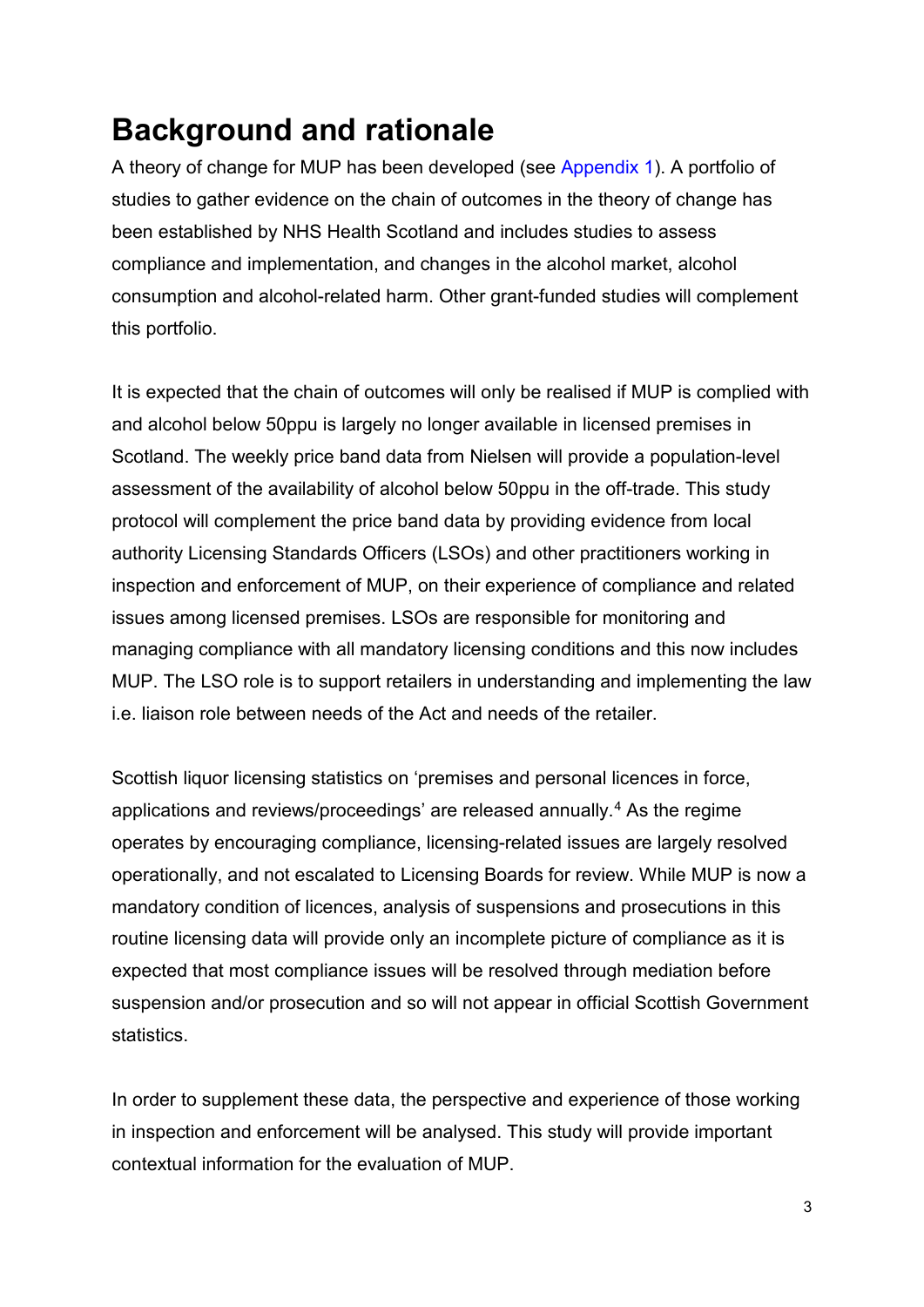Working guidance for retailers on the application of MUP has been developed by Scottish Government. [5](#page-35-5)

## <span id="page-5-0"></span>**Evaluation aims and objectives**

The aim of the study is to provide a broad overview of (non-)compliance, and related issues, with the Alcohol (Minimum Pricing) (Scotland) Act 2012 among licensed premises. The focus of this study is to describe experiences after implementation to contribute to understanding compliance as a critical point in the theory of change.

### **Research questions**

- What are the perspectives and experiences of those working in inspection and enforcement of implementing MUP?
- What are the barriers and facilitators of MUP compliance and implementation?
- What is the extent of non-compliance with MUP for alcohol by licensed premises in the study areas?
- What are the perspectives and experiences of those working in inspection and enforcement of any change in the sale of unlicensed alcohol in Scotland and the introduction of MUP?

The enforcement regime operates by encouraging compliance among licensed premises, the intention is therefore that compliance is encouraged from the outset. As such, the research questions have been formulated to capture and understand the nature and extent of compliance-related issues.

## <span id="page-5-1"></span>**Study design**

This study will use mixed methods, primarily qualitative interviews with practitioners involved in the inspection and enforcement of MUP. These will be supplemented with descriptive analysis of the routine licensing statistics published annually by Scottish Government and of any compliance data published by councils, alcohol and drug partnerships (ADPs), etc.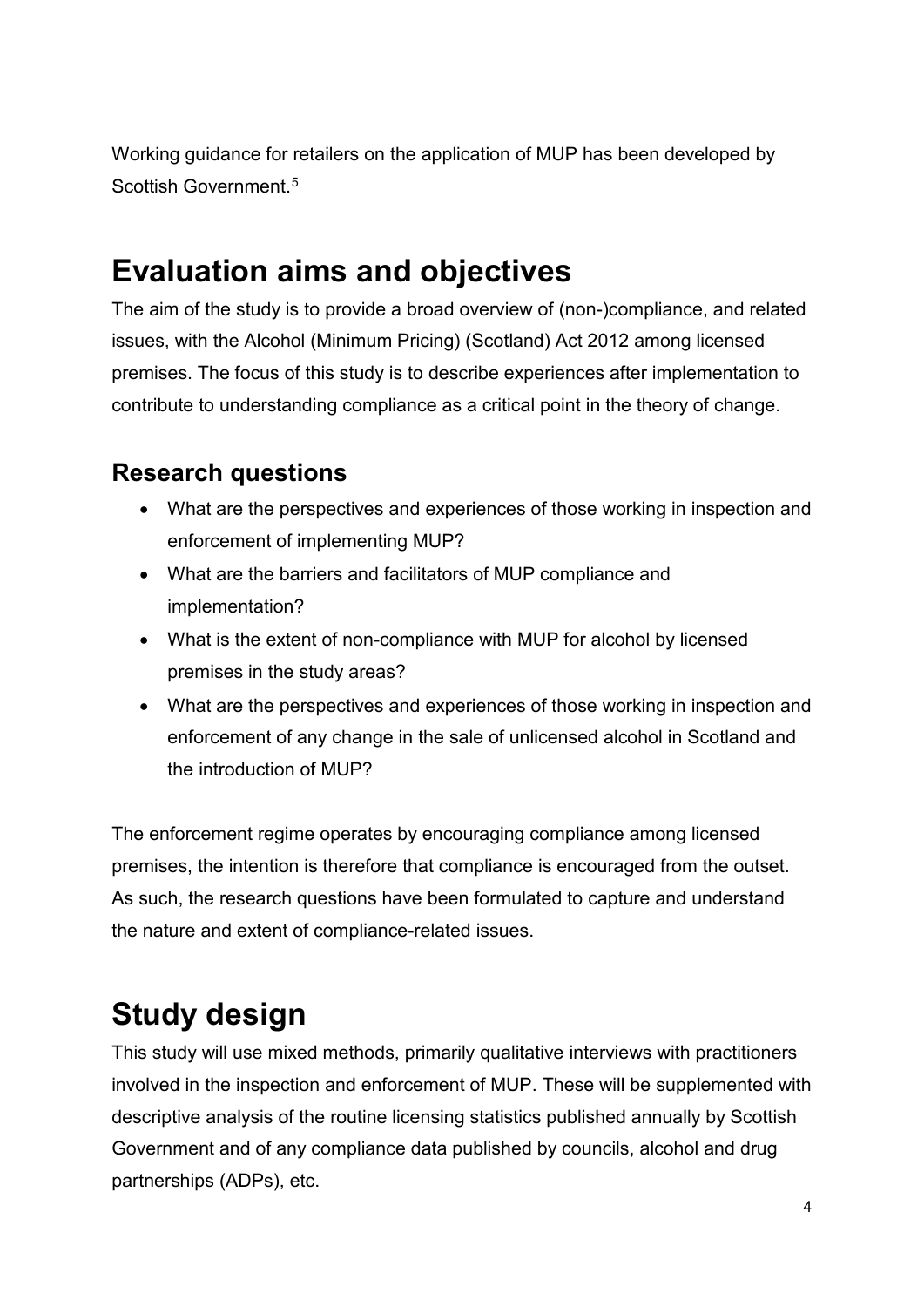Qualitative interviews will be targeted for a range of views. Given recruitment is nonrandom and the fact that LSO coverage, frequency of and reason for visits to licensed premises may differ temporally and geographically, the study will not be generalisable but is intended to provide context on compliance and related issues for the evaluation, and learning to inform future implementation.

### **Quantitative data**

Within the evaluation portfolio there will be descriptive analysis of national routine licensing data (published annually by the Scottish Government). Within this study there will be descriptive analysis of any publically available data on MUP compliance from local authorities.

Limitations of this data is that:

- National data will not be able to drill down into whether a review of premises license was in relation to MUP implementation and publishing timescales of national licensing statistics for 2018/19 data are out-with the study's reporting period.
- We do not know how many local authorities will publish data on MUP compliance, nor what they will publish. There will also be variable timeframes for their publishing. This is out-with our control and will be reviewed as data is published.

### **Analysis**

Where possible it is hoped that a snapshot of the following may be analysed:

- **1** The extent of MUP non-compliance (e.g. over time, by trade, and by SIMD) where data is published.
- **2** Patterns of MUP compliance within premises (i.e. always compliant; one-time non-compliant; multiple visits with non-compliance).
- **3** Changes in the number of applications for review of premises licenses.

Analysis will be conducted by the study team, Elinor Dickie and Debs Shipton. This will be reviewed over the course of the project as data emerges.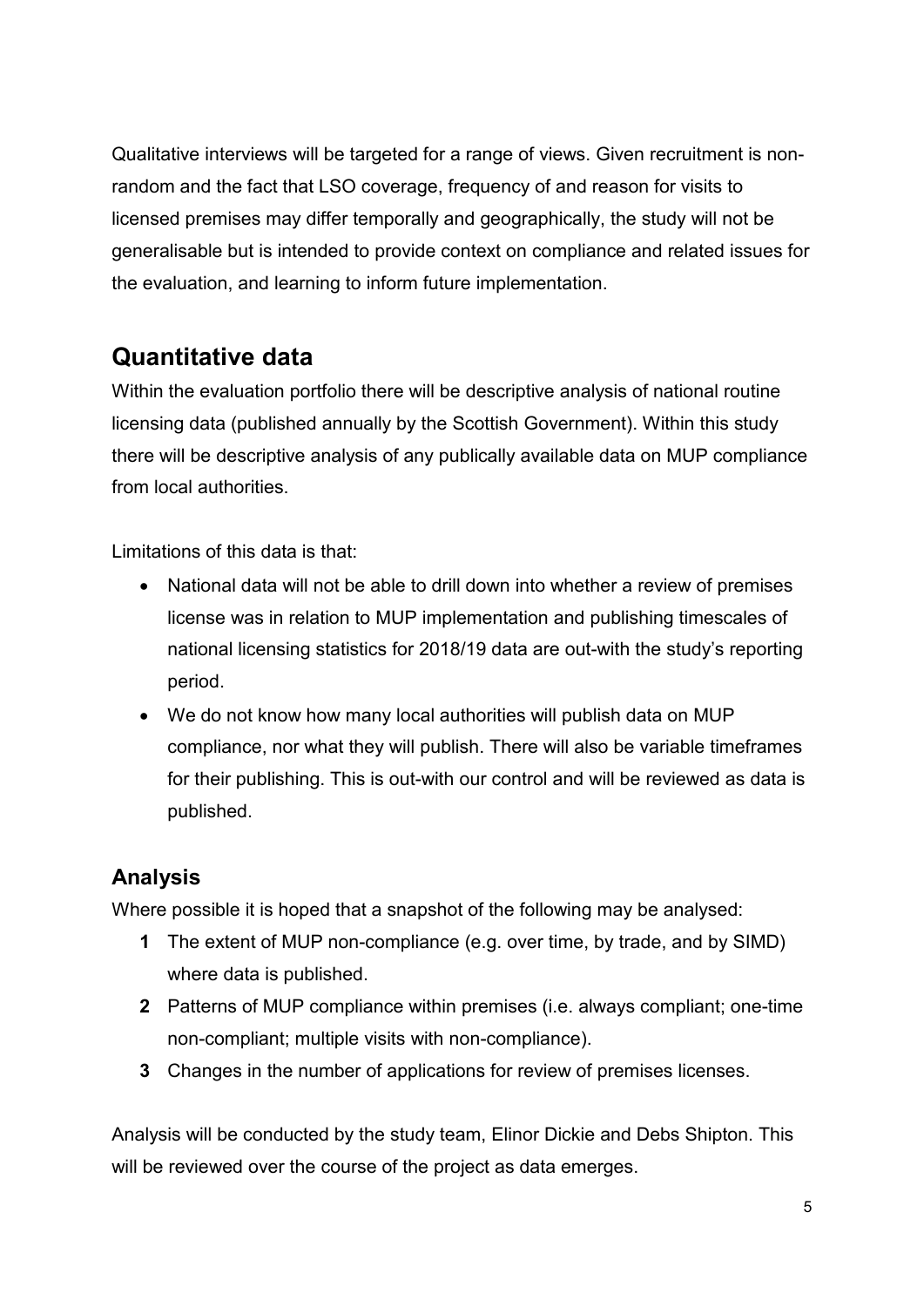### **Qualitative data**

Semi-structured interviews (over the phone) would be conducted with practitioners working in inspection and enforcement of MUP, primarily Licensing Standards Officers (LSOs) and secondarily Trading Standards Officers (TSOs) and Police Officers.

### **Recruitment**

<span id="page-7-0"></span>The recruitment is purposive based on a sampling frame. Email requests for participants will be sent through the National LSO Network and SOLAR[\\*](#page-7-2) or other network where appropriate, outlining the job roles and locations we are looking for and an information sheet outlining the details of the study (see [Appendix 2\)](#page-7-0). Interviews will be organised based on responses, prioritising potential participants with our desired characteristics, if necessary keeping a reserve list if there are more volunteers than categories.

The sampling frame for the study is shown in [Table 1.](#page-7-1) It outlines the characteristics of participants we would like to capture. Based on this we aim to conduct a minimum of 15 interviews with practitioners working in inspection and enforcement of MUP. However if we cannot capture the key location characteristics within this interview number we will continue to recruit. Similarly we will keep recruiting until we reach saturation within the interviews, or have conducted a maximum of 30 interviews: more than that is likely to be out with our capacity to conduct and analyse. However we are mindful that there are only 72 LSOs employed throughout Scotland, and their decision to participate is voluntary. Furthermore we are aware that LSOs who are based within the National Institute of Health Research (NIHR) study[†](#page-7-3) areas (Craigmillar (Edinburgh), Shettleston (Glasgow), Eastwood (East Renfrewshire)) may be interviewed as part of that project, so we would not anticipate their participation.

<span id="page-7-2"></span><span id="page-7-1"></span>**<sup>.</sup>** Society of Local Authority Lawyers and Administrators in Scotland.

<span id="page-7-3"></span><sup>†</sup> The stakeholder interviews in the NIHR grant-funded study on consequences of MUP are concerned with alcohol consumption and its immediate social, health and economic impacts in the study areas. There is no anticipated duplication on compliance and related issues in licensed premises.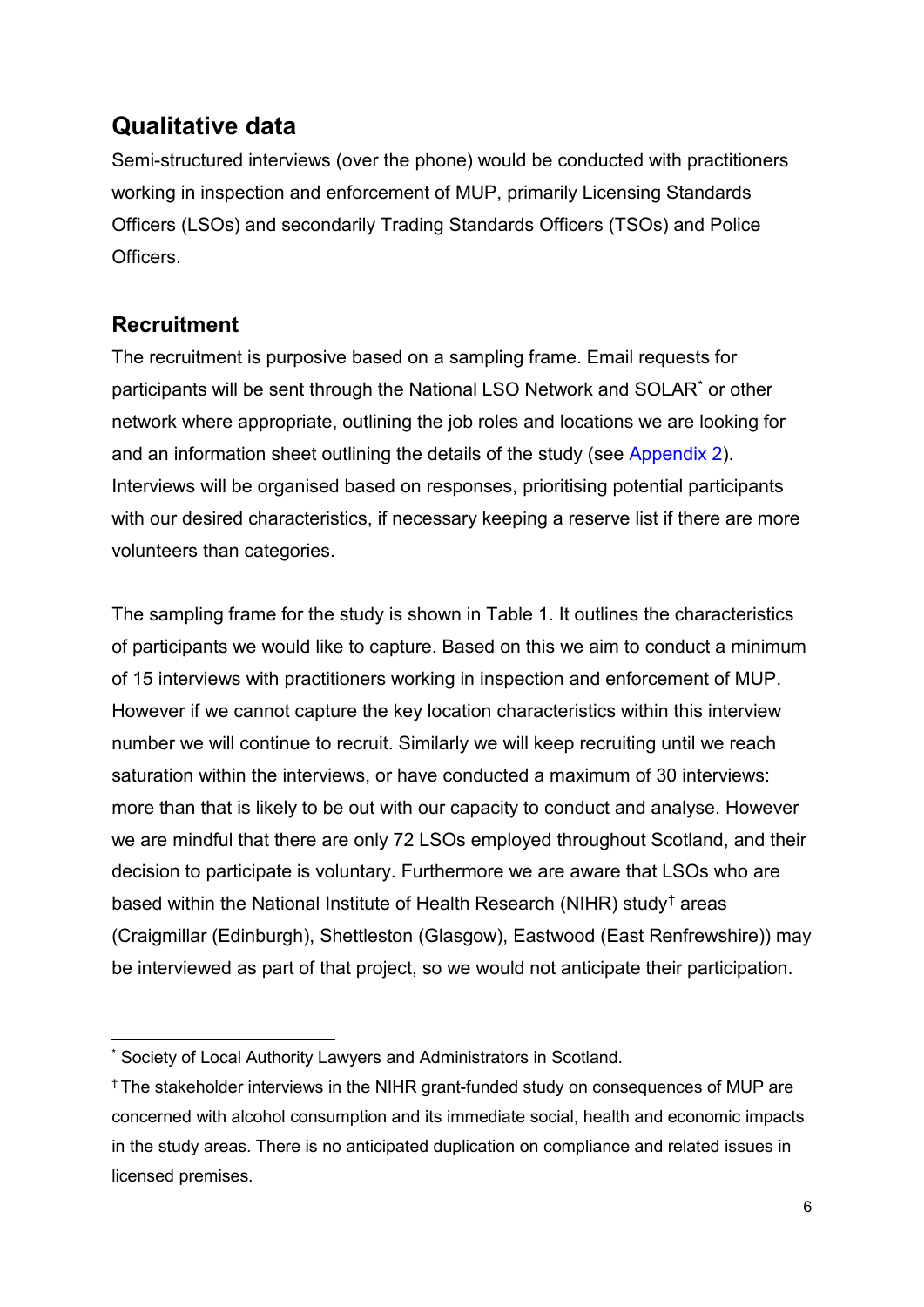Table 1: Sampling frame

| <b>Characteristic</b>    | Category, and minimum number                      |
|--------------------------|---------------------------------------------------|
| Job role                 | Practitioners working in MUP inspection and       |
|                          | enforcement LSO & TSOs =12 Police=3               |
| Location of              | Scottish Borders/D&G = 3 <sup>^</sup>             |
| participant              | Covers urban (non-Border/D&G) Scotland =3         |
|                          | Covers rural (non-Border/D&G) Scotland =3         |
| Retailer size and        | Irrelevant, all participants work with a range of |
| type that they work      | small and large retailers, on and off-trade.      |
| with                     |                                                   |
| <b>Experience of MUP</b> | We hope through conducting the interviews to      |
| (non-)compliance         | capture a range of experiences in relation to     |
|                          | compliance with MUP, but will not be able to      |
|                          | select participants based on this.                |

 $\overline{A}$  A minimum of three participants is desirable in each category to protect anonymity of respondents, as well as getting a range of views.

The sample size has been kept flexible at this point to enable us to be led by what the interviews yield, in terms of themes raised. The minimum number has been chosen to ensure that the key sampling characteristics are gained, as it is through targeting these areas that we hope to encourage the espousing of a range of views and themes being raised. It may be that we get rather uniform perspectives, in which case we can stop recruiting when we have acquired these participant characteristics and they would be sufficient to generate typologies. However if as we interview an increasing number of new concepts, themes and/or perspectives arise, then we would want to continue interviewing until this stopped (reaches saturation) or we reach our maximum work capacity.

Any difficulties with recruitment will be managed in consultation with the study's Evaluation Advisory Group, which has appropriate representation and experience in its membership. Consideration has to been given to whether it would be difficult to recruit police. The guidance we received based on previous experience was that by going through a key person recruitment can go well, and named contacts were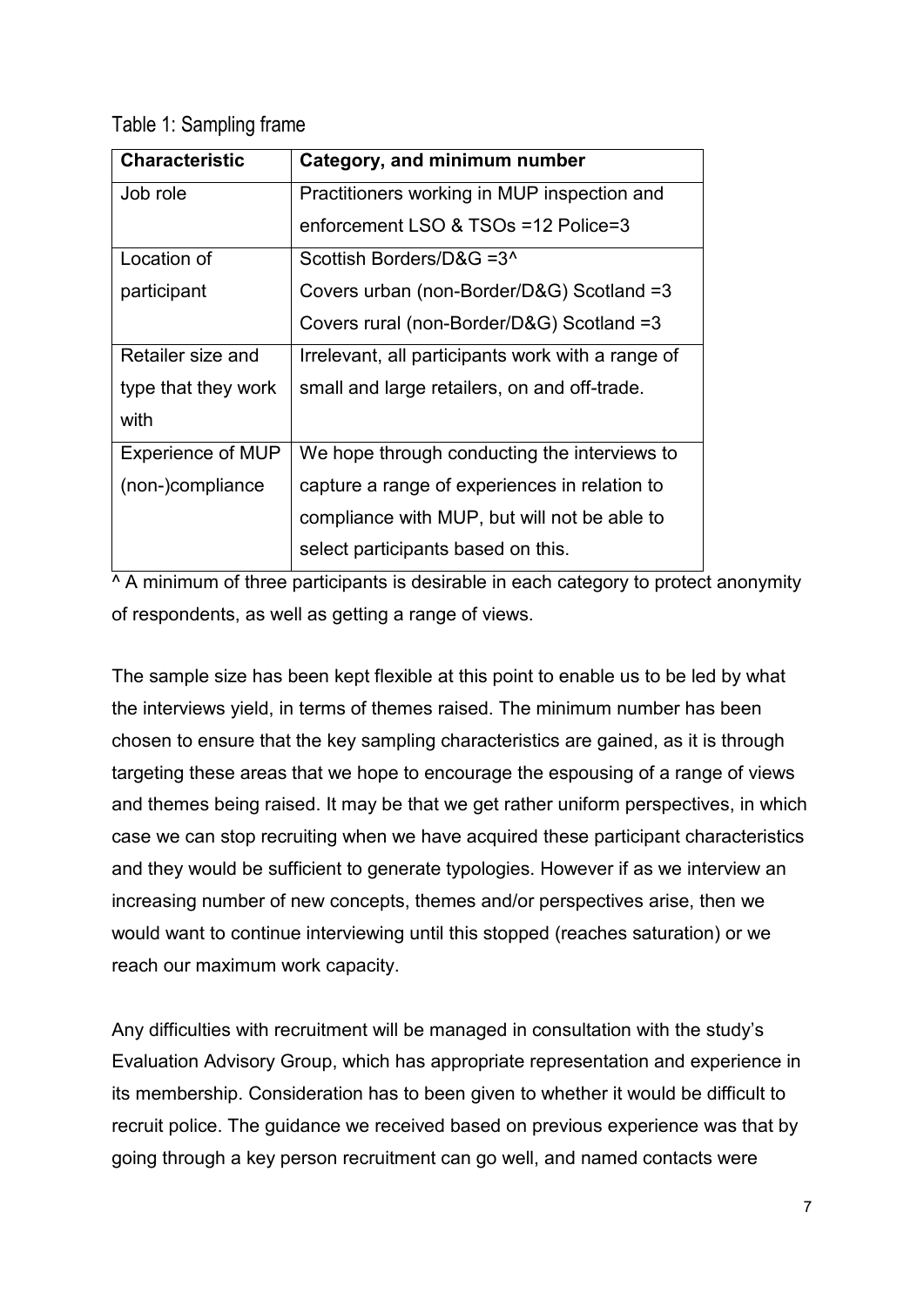shared. We were also advised to appeal to the chain of command and be clear that we will not be asking about particular case details. We hope that by using these strategies we will successfully recruit at least three participants from the Police. Similarly strategies were agreed to reach LSOs and TSOs. If we have two or fewer in any group we would not quote them, however the thematic analysis would still be influenced by their perspectives.

A sensitive approach will be taken for participants from locations with the potential for only a small number of recruits (e.g. Scottish Border/D&G). While we will collect demographic characteristics such as location the participant works in, and report these in aggregate in a table in the report, when it comes to referencing individual quotes, these will be attributed along the lines of 'LSO 4' or 'Police 2'. Similarly within transcripts locations will be anonymised i.e. 'Moffat' would be replaced with [town near border], Glasgow to [city]. However there might be points that are pertinent to the urban versus rural versus border location and we will consider carefully how we present these. It might be we choose not to have a quote related to the point.

#### **Interviews**

Interviews will be conducted by Ruth Mellor, an experienced qualitative researcher with over 5 years' experience, or Elinor Dickie, who will be trained and mentored in interviewing technique by Ruth Mellor. Mentoring will involve: learning about qualitative interview technique; practising this technique and the use of the topic guide; listening to each other's first few interviews and critiquing. Prior to becoming a public health registrar, Ruth Mellor worked in academia. Ruth Mellor will be available until mid-Nov. After this Fiona Myers (Public Health Intelligence Advisor in the Evaluation team) and members of the MUP project team with qualitative experience will provide support to complete the analysis. As with the rest of the evaluation portfolio, the project team will be providing operational support and review of the study throughout. This will ensure adequate briefing and consistency on understanding study needs.

Interviews will be conducted by telephone. While this presents potential limitations for data collection, as a pragmatic and proportionate approach it will ensure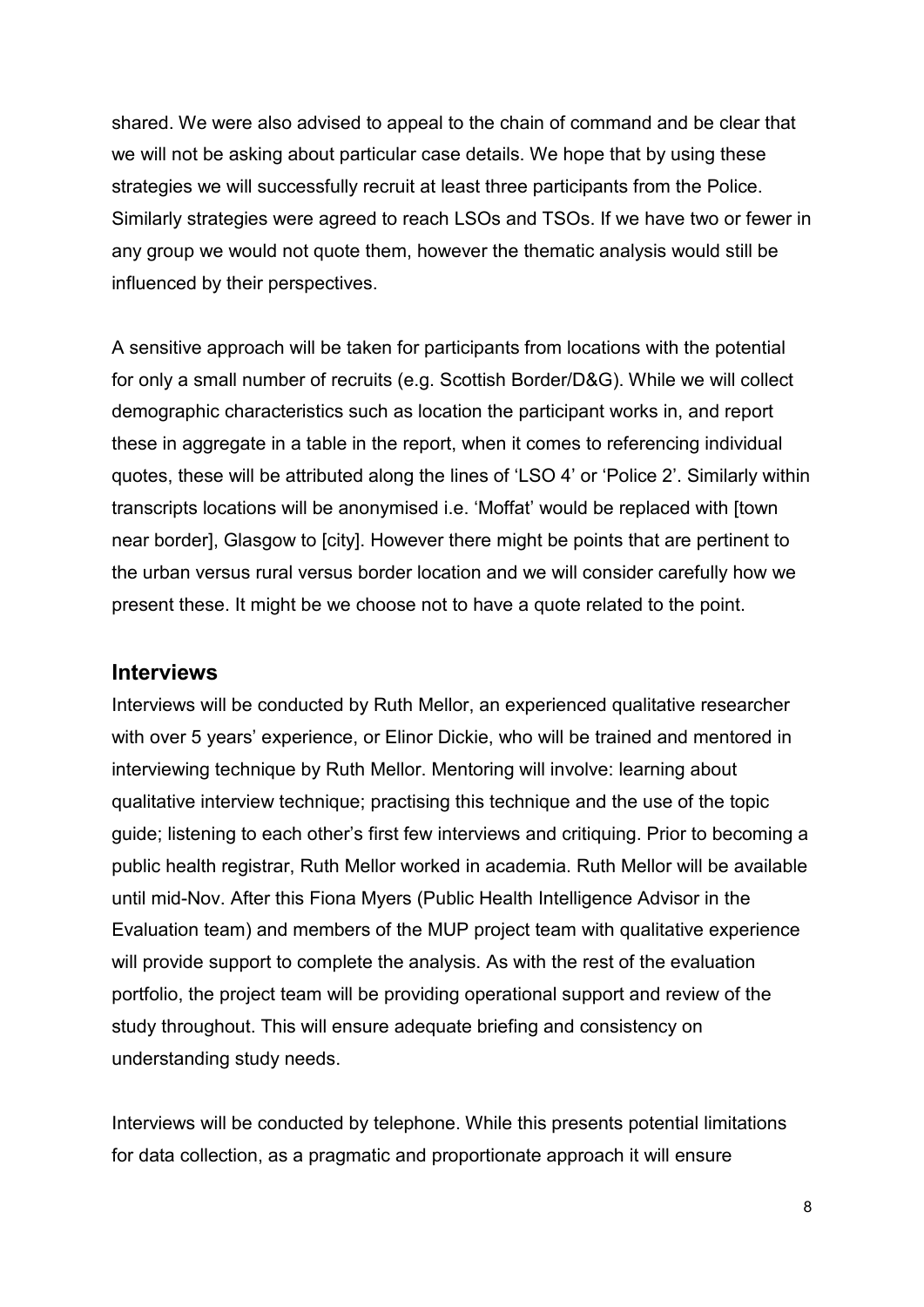consistency in methods and maximise resources given the range of geographical locations and views sought.

Interviews will follow a topic guide (see [Appendix 4\)](#page-27-0). The topic guide will be refined after the first few interviews to ensure emerging topics are captured. Interviews, with participants' permission, will be recorded and transcribed. Reflective notes will be kept, with a note written after every interview to highlight contextual issues or other insights that might not have been captured in the transcript. Participants will be asked whether they grant permission to be contacted again in the event a follow-up is required, and whether they wish to be sent a copy of the report.

In terms of meeting participant needs, telephone interviews will be organised at a time convenient to the participant, and they will be situated at a place of their own choosing. Prior to interview, contact with participants will be made over the telephone or by email. The people we are interviewing are professionals working in Scotland who deal with the public. For this job they would need to have a high standard of English and therefore we will not need to access interpreters in this situation. Other individual needs that may be a barrier to participation would be managed in liaison with participants directly.

### **Analysis plan**

Our analytical interest is in the content of the interviews; therefore a method of thematic analysis, the Framework method, will be used. This has several steps, a summary of Gale et al<sup>[6](#page-35-6)</sup>:

- **1** Transcription.
- **2** Familiarisation with the interview.
- **3** Open, line by line, coding of the first few transcripts. This may also inform further areas of development for the topic guide. This open coding will be done by two researchers independently.
- **4** The team will develop an analytical framework from the labels generated from coding the first few interviews, so that these codes can then be applied to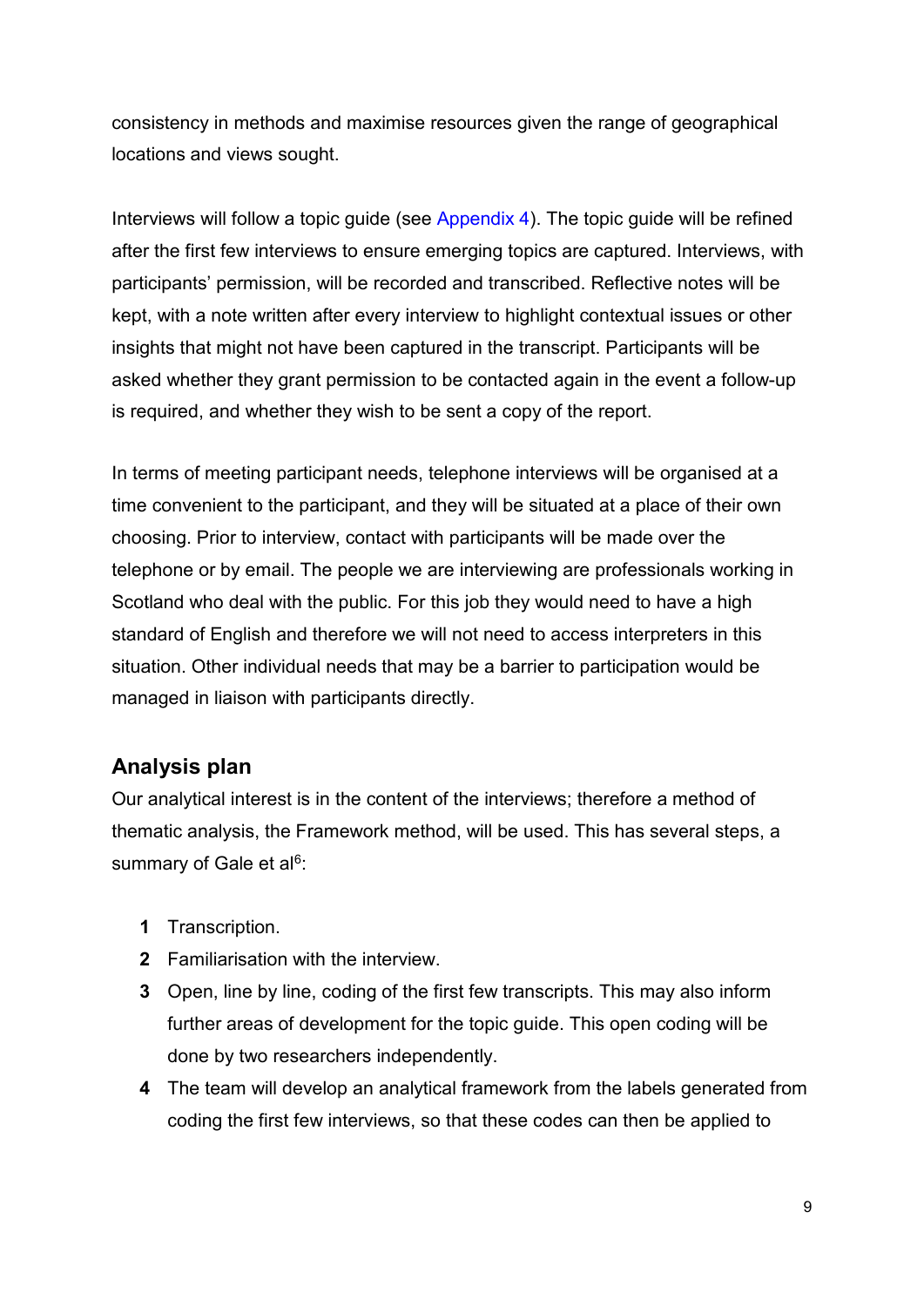subsequent interviews. A tree diagram will be used to group interrelated codes together and definitions will be agreed for all codes.

- **5** The analytical framework will be applied to the other transcripts.
- **6** The data will be charted (summarised by category and interview) onto a matrix (spreadsheet), with location of the interview text referenced. Charting will be compared between coders for the first few interviews.
- **7** Interpreting the data throughout the process a separate analysis log will be kept for ideas as they emerge, all researchers will contribute to this, and this will include reflective interview notes on contextual issues and insights. Then the whole matrix will be examined and interpreted by code or code group, with analytical notes written to highlight similarities and differences. These will help to either generate typologies or map connections between categories to better understand the situation. The team will work together to bring out a coherent picture, highlighting key themes of relevance to improve our understanding of MUP inspection and enforcement.

#### **Triangulation and validation**

Where possible, triangulation of the quantitative and qualitative data will happen. For example the frequency of different compliance patterns in the quantitative data will be enhanced by examining discussion around compliance patterns in the qualitative data.

Member checking of initial findings, to 'explore whether results have resonance with the participant's experience' [7](#page-35-7) will be done through review of draft themes from the study findings with the National LSO Network to see if they fit with their understanding and experience of the situation. This group represents and coordinates interests of all LSOs. Members have been supportive in scoping study developments and some members will likely be part of our participant sample. The project lead, Elinor Dickie, will facilitate this through attendance and discussion at a Network meeting.

Any highlighted areas of discrepancy could then be discussed with those members, analysis relooked at, more data collected if necessary, and if no agreement could be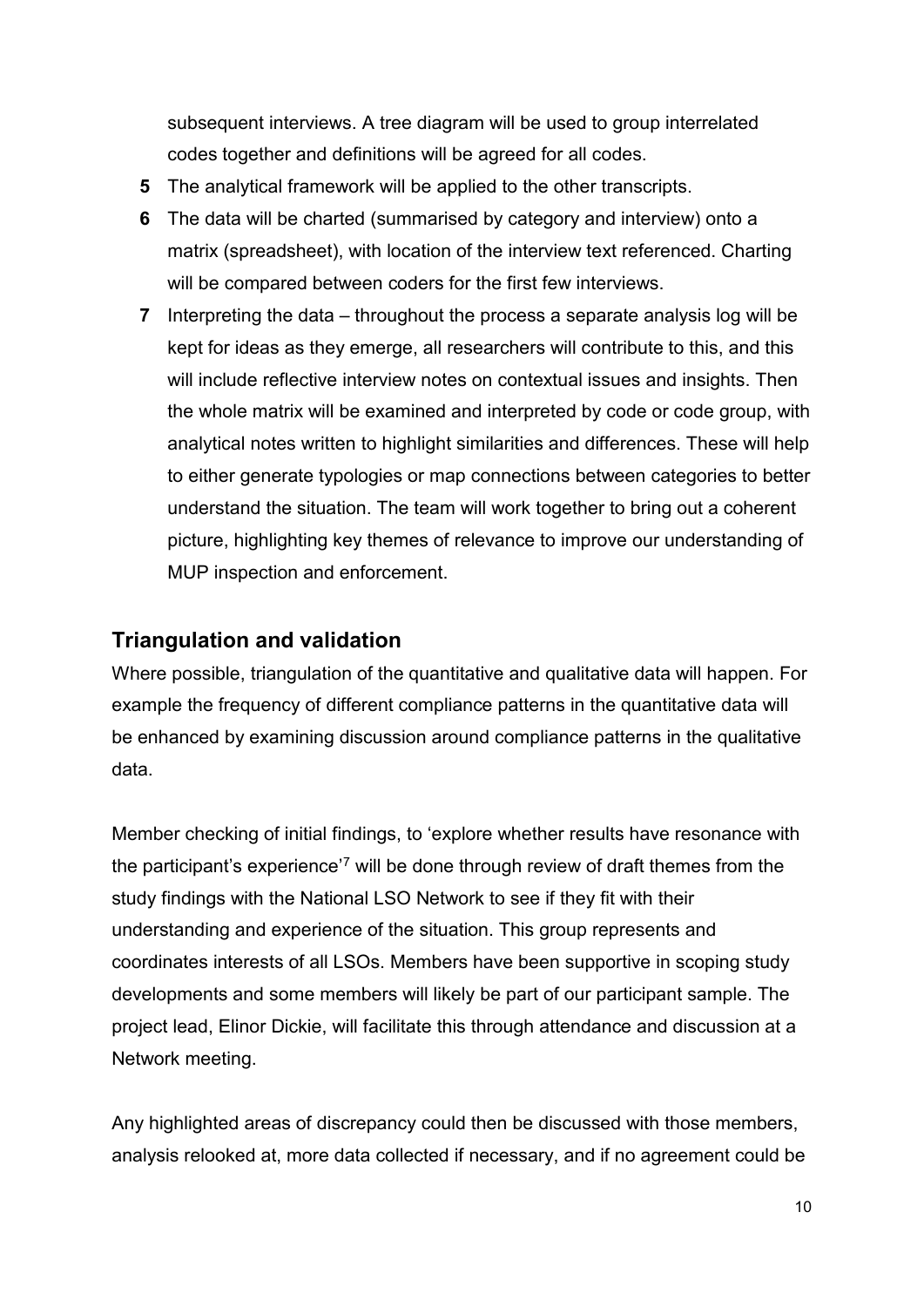reached, then the disagreement noted as new data. We recognise that perspectives change with time and that members' experience of MUP may have evolved since fieldwork interviews, which could have been several months prior to receiving the draft results.

### **Relationship of researcher to the analysis**

The study team also critically examine our own role in the analysis and any potential bias influencing a) data collection, including sample recruitment and wording of interview questions; b) creating of the analytical framework; and c) final interpretation of the data. However at the outset, one of us is a Public Health Registrar (RM), and the other has a background in drug use research (ED), which will influence our perspectives towards framing this from a public health perspective, but our different lenses will enable us to challenge each other around data interpretation. To better understand the context one researcher (ED) has already had several discussions with LSO and shadowed on inspection visits to licensed premises. Where possible, the other researcher (RM) also intends to go on some premises visits.

#### **Research ethics**

Potential interview participants will have received the study information sheet (to keep) that explains the study's purpose, what their involvement in the study entails, and the reason for data collection. Potential participants will be given the opportunity to ask questions, prior to deciding whether or not to participate. If they do decide to participate, written consent will be gained (see [Appendix 4\)](#page-27-0). This will be gained prior to interview, and electronic signature will be acceptable. At the start of the interview participants will be asked to confirm their identity and verbally re-confirm whether they are happy to participate and be recorded. The ethical approval for this study will be requested from NHS Health Scotland's Research Development Group. West of Scotland Research Ethics Service (WoSRES) has confirmed (June 2018) no further NHS ethical review is required. A written response stated: 'as it is understood this study will only involve professionals working in the field of inspection and enforcement and being interviewed because of their professional role. In this case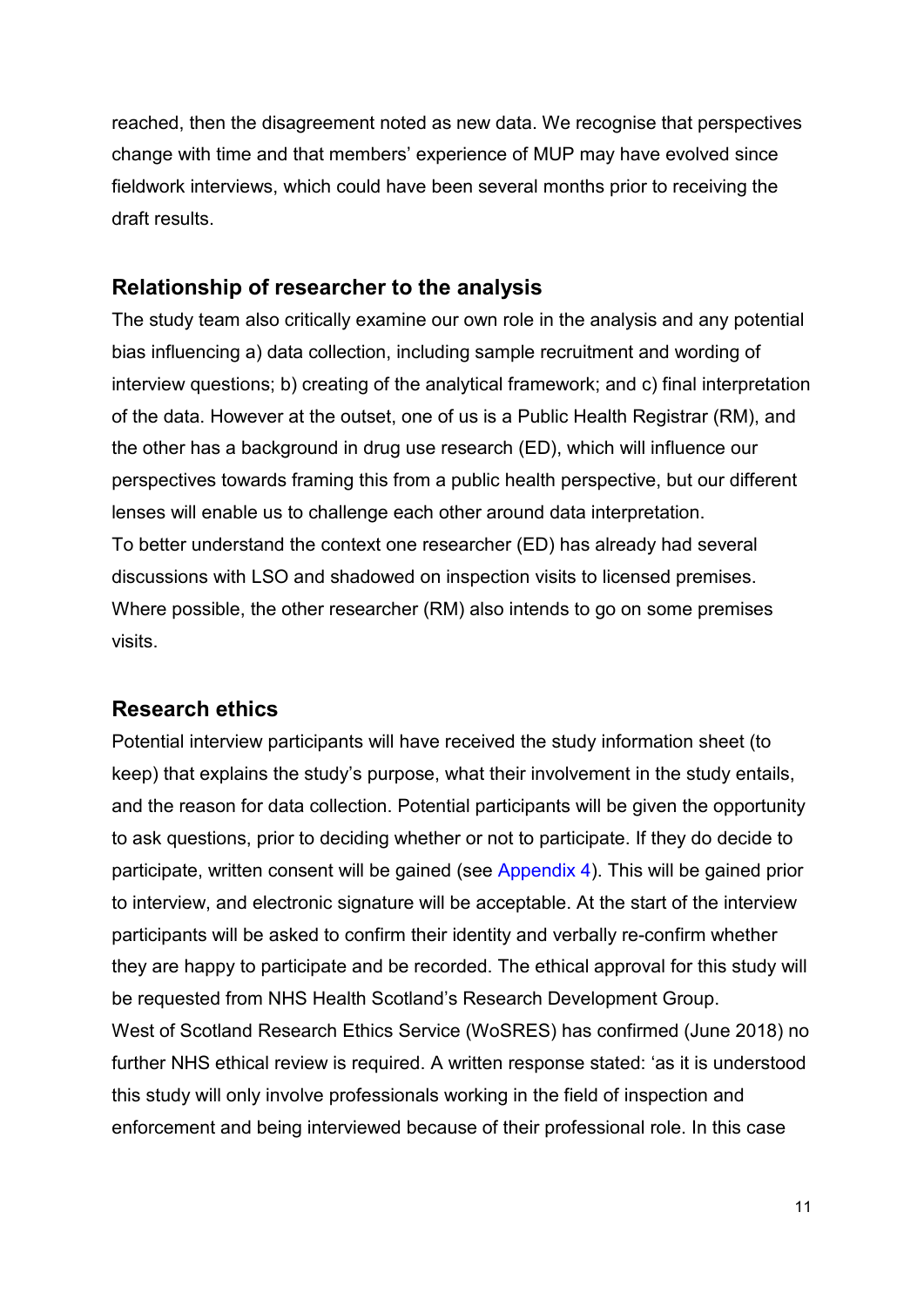the research will not fall within the remit outlines in GAfREC for NHS Research Ethics Committees, therefore no NHS ethical review is required.'

### **Reporting and dissemination**

As above a first draft of the qualitative results will be circulated to the LSO National Network for member checking, and correspondingly their perspective incorporated. On nearing completion of the project, a draft of the final report will be submitted in the first instance to the internal MUP evaluation project team for comment. A revised draft will then be peer reviewed by at least two academics from the Evaluation Advisory Group. The final report will then be submitted that incorporates the EAG feedback.

On completion of the research we anticipate that a final written report and briefing paper will be published on the NHS Health Scotland website. We will agree with Scottish Government and the EAG a plan for disseminating the study, including for example verbal presentations to key stakeholders, presentations at conferences and a journal article if appropriate.

### **Expected outputs**

- Final study report and briefing paper.
- Verbal presentation(s) to LSOs, SG and other relevant stakeholders.
- Journal article where feasible.

### **Project timetable**

- Project initiation (data scoping): March 2017
- Finalise study protocol: June 2018
- Establish robust research governance: June 2018
- Develop Interview schedule: May–June 2018
- Interviews: July–October 2018
- Progress update to EAG: November 2018
- Data analysis & interpretation: ongoing and during the 3 months following interview schedule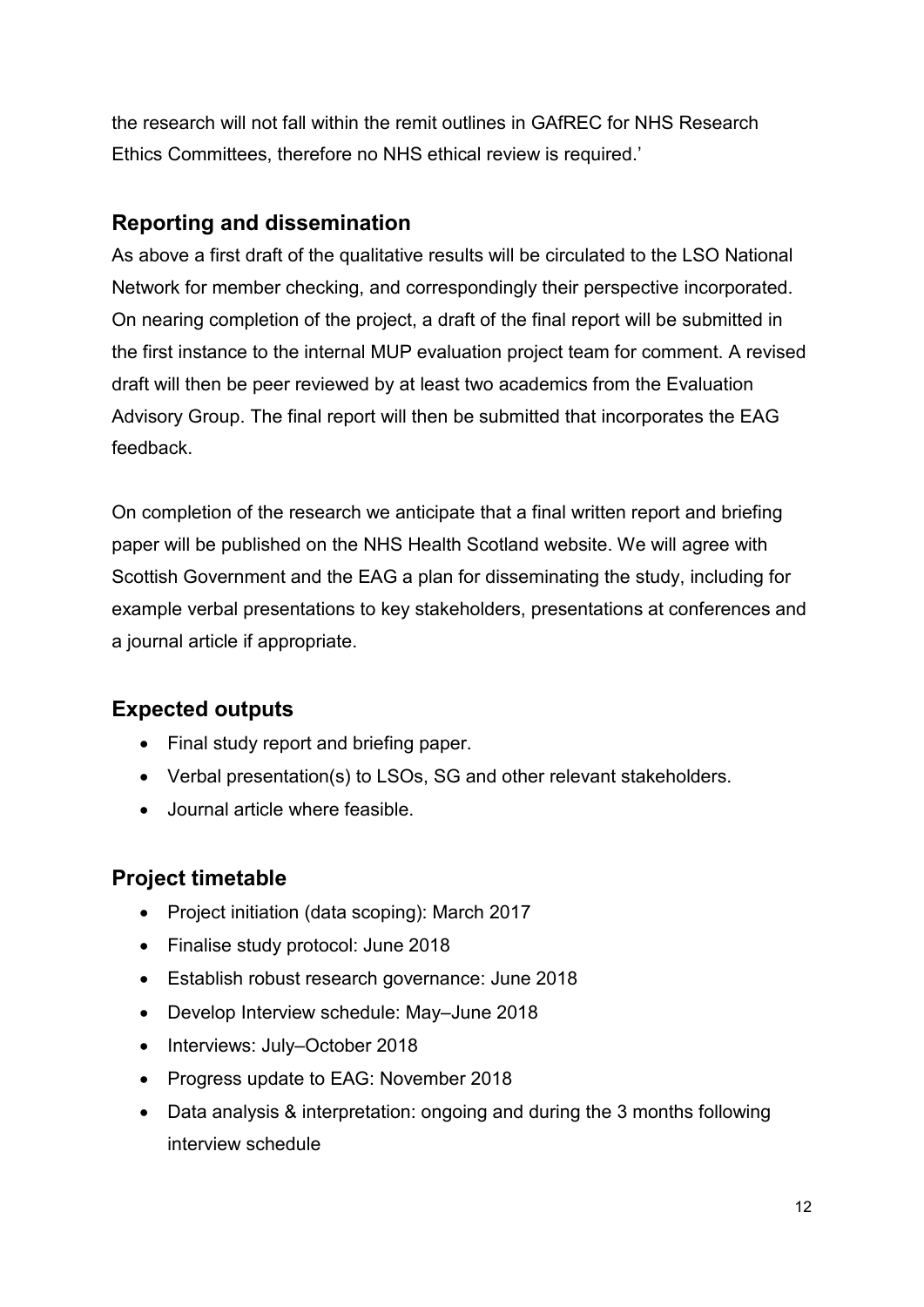- Validation of thematic findings with LSO Network: November 2018 to January 2019, depending on meeting schedule
- Examination of routinely available data: at least 6 months after MUP implementation
- Reporting and dissemination plan: to be agreed by EAG, November 2018
- Final report published: expected April 2019

### **Project risks**

### 1. Capacity and staff resource

As an in-house study roles and responsibilities have been defined as part of the project scoping phase, and requirements agreed with all parties in advance of initiating the study. The MUP Evaluation portfolio is an organisational priority, and this will facilitate managing capacity. In particular, additional qualitative experience and analytical support will be provided by members of the MUP project team upon the departure of Ruth Mellor. However, there are competing demands and the staff resource allocated to this study has to be proportionate to the study. A potential risk is a delay to reporting and publication of findings. This will be managed by the MUP Evaluation portfolio manager, Clare Beeston.

### 2. Variability in quantitative data

As detailed, quantitative data is likely to be limited and variable. It remains unknown what descriptive analysis will be possible in terms of the broader picture. As such the study design, sampling frame and qualitative thematic analysis proposed have been formulated to allow different experiences to be represented and a range of compliance-related issues to be captured. This should enable an appropriate snapshot of learning from the data.

### 3. Risk to participants

We imagine minimal risk to participants, however there could be if information was misconstrued, i.e. quotes misapplied and action taken against individuals. Two researchers will provide internal peer review, with governance and quality assurance supported by the Evaluation Advisory Group.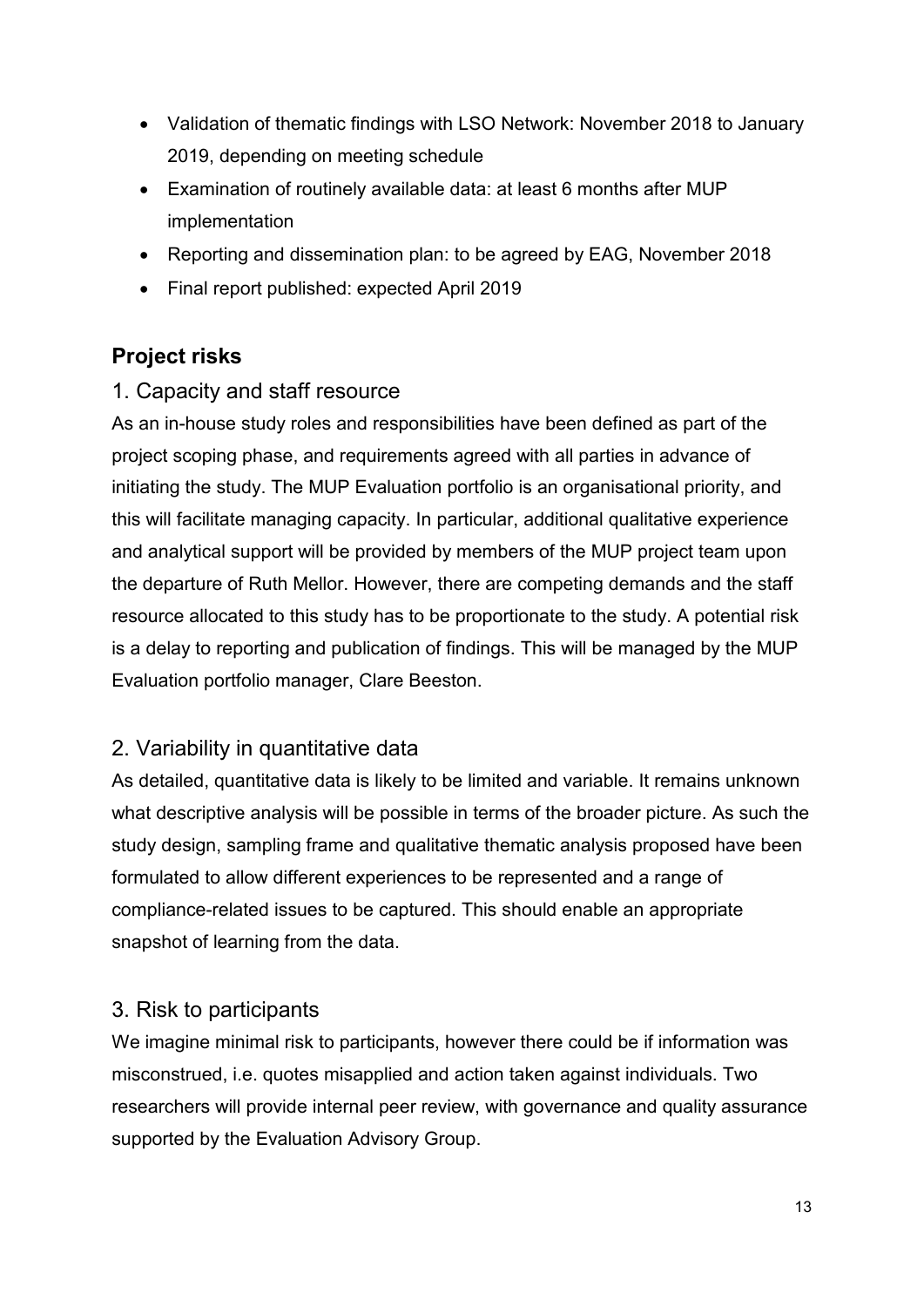### **Governance and project management**

The study lead is Elinor Dickie, Public Health Intelligence Adviser, working with Deborah Shipton (Evaluation team) and Ruth Mellor (specialty registrar). Clare Beeston will provide management and the internal MUP project team will provide peer support. Research quality, governance and progress will be overseen by the Evaluation Advisory Group (see [Appendix](file://hsvfls01/public/Collaboration/Marketing/Publishing/2019-20/Alcohol/MUP%20Compliance%20Report/3%20-%20During/Editorial/Edited/MUP%20Compliance%20licensing%20protocol%20-%20edited%20CR%20clean.docx) 5).

### **Data protection**

As a public body, NHS Health Scotland has legal responsibilities to comply with the new Data Protection Act 2018 (the DPA) and from 25 May 2018 the new EU General Data Protection Regulation (GDPR) in the processing of personal data. We will comply fully with the requirements of the DPA and its principles; NHS Health Scotland will be the data controller.

A confidentiality agreement will be signed with the transcription service procured for this study with data storage, management and transfer secured as described below. All software and operating systems used in the execution of the research is fully supported by NHS Health Scotland IT systems and protected against known security vulnerabilities.

### Data storage and management

To ensure confidentiality, all hard copy documents and recordings containing personal data will be stored in locked cabinets at NHS Health Scotland offices. All electronic information that contains either personal identifiable data or information from participants will be stored in password-protected dedicated research project files on a secure server or in an encrypted state on any standalone or mobile device, or removable media.

Personal information datasets will be created and maintained separate to participants' non-identifiable research data, and linked using a unique identifier code, during collection, storage, management and transfer processes. All data will be accessible only to project staff and support staff transferring the file, who are subject to internal information governance. This system will be used for both hard copy and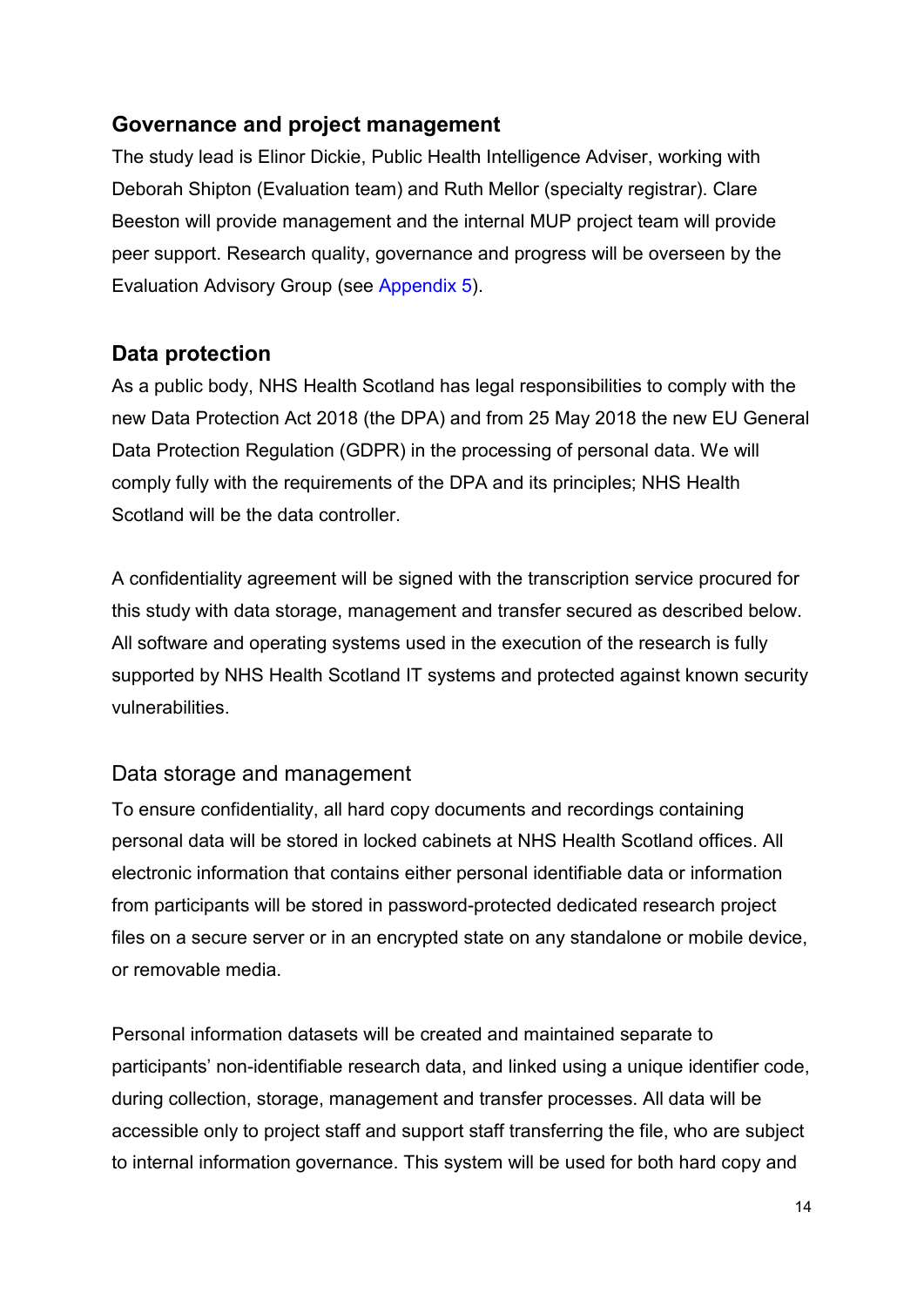electronic files, including interview schedules, information sheets, consent forms, audio recordings, reflective interview notes, transcripts, and all other documents, materials, and data produced as a result of this study.

#### Data transfer

Any required transporting or transmitting of data will ensure that personal or sensitive and wider data are transported separately to each other and in a secure manner. This includes transfer of interview recordings to a company for transcription as appropriate. Any requirement to pass any personal data to another organisation must be approved by NHS Health Scotland in advance.

### **Budget**

This study is being undertaken in-house and no additional financial resource is required for data collection, analysis or reporting, excepting for travel.

An estimated budget of between £900 and £1,800 will be secured for the transcription of 15 to 30 interview recordings lasting 60 minutes.

### **Collaboration with other scientists or research institutions**

This study will be part of the overall MUP Evaluation portfolio. There will therefore be collaboration with other researchers undertaking MUP studies. In particular, a study funded by the National Institute for Health Research has a qualitative component that includes key informants interviews with practitioners in three urban communities to provide insight on implementation issues. We will liaise closely with these researchers to ensure there is no duplication. Similarly initial findings of this study will feed into a sister study (if successful) on legal avoidance of MUP that is currently being bid for, led by the University of Sheffield.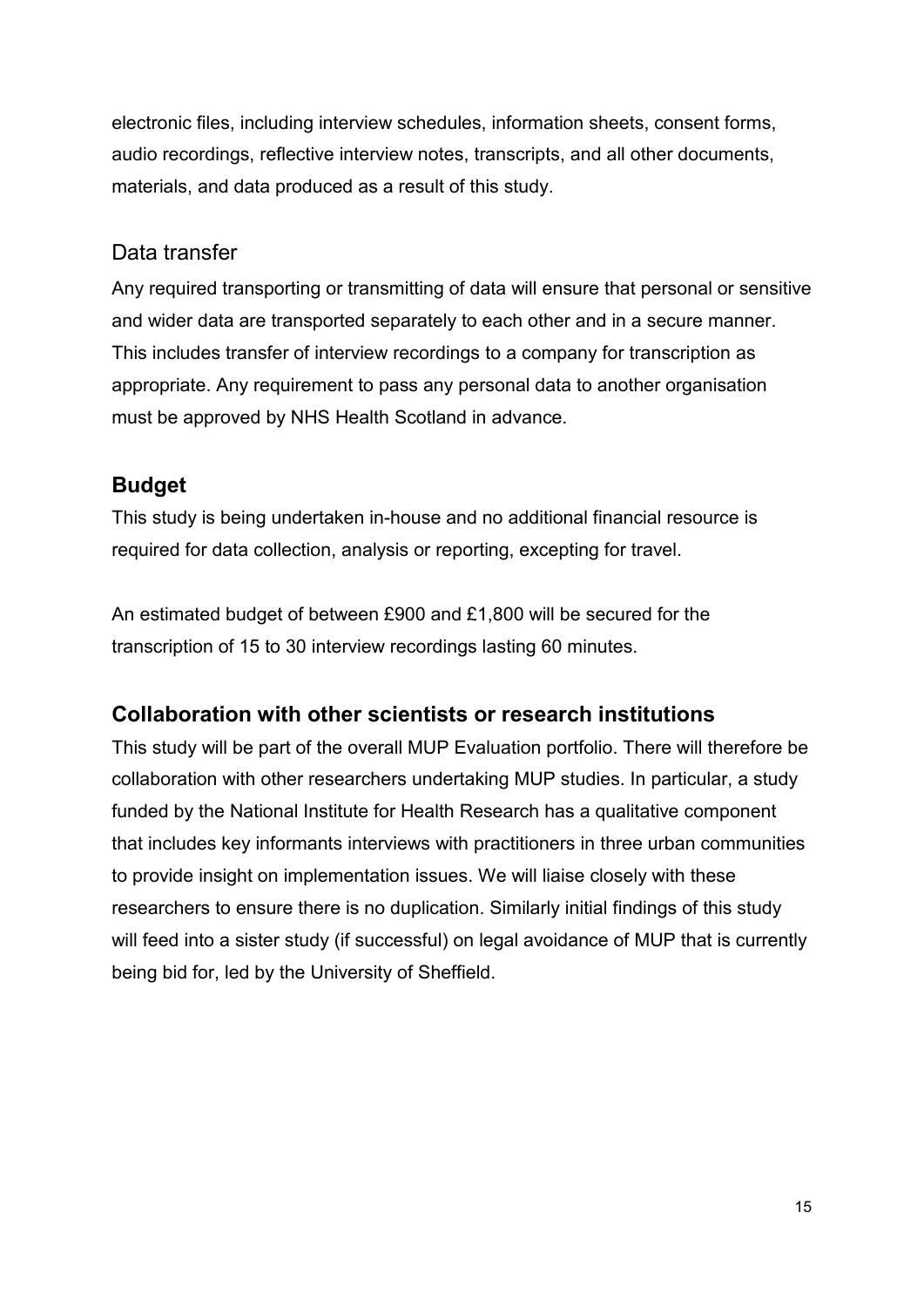## <span id="page-17-0"></span>**Appendix 1: Theory of change for MUP**

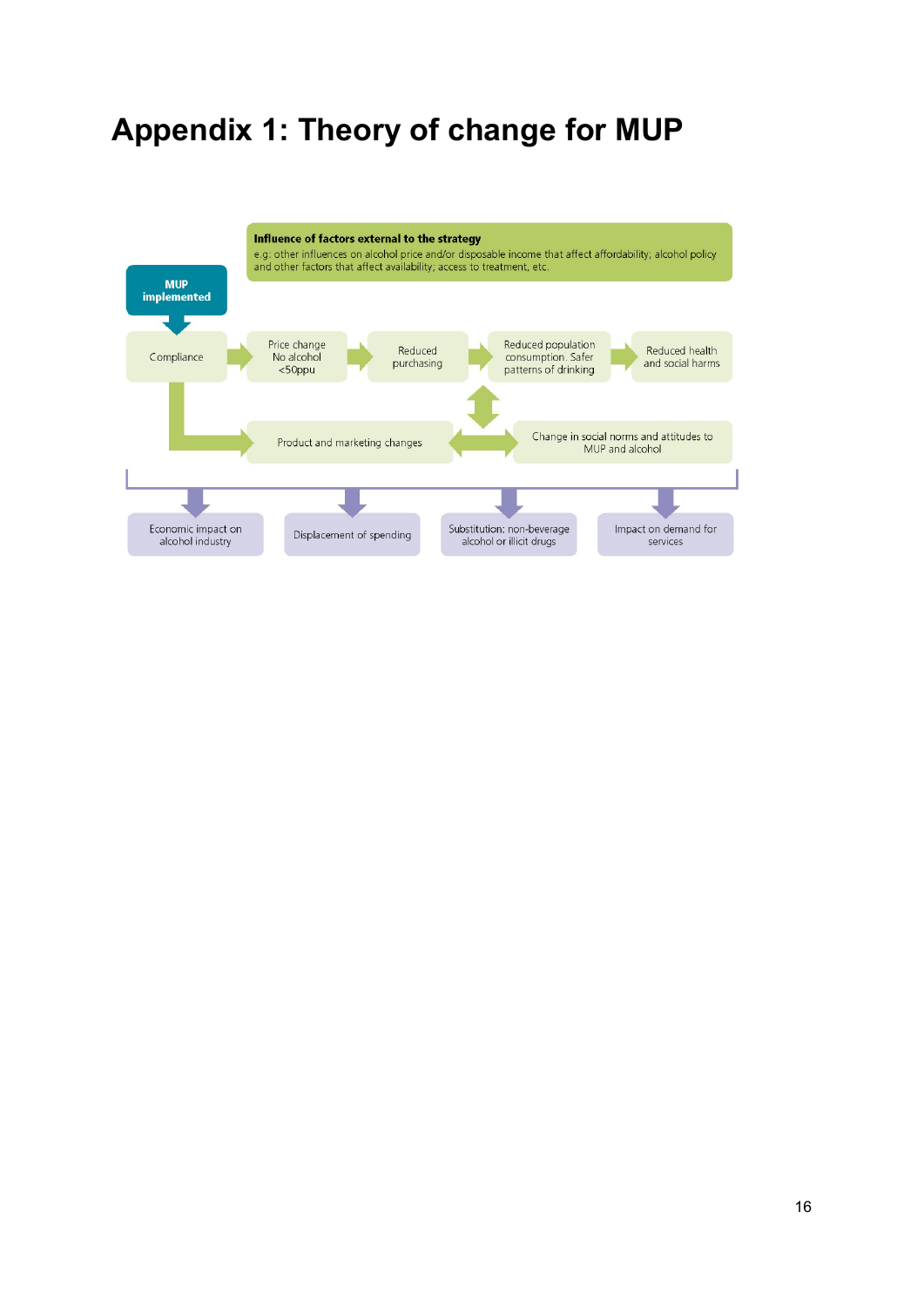## <span id="page-18-0"></span>**Appendix 2: Interview topic guide (version with police revisions)**

### **MUP Compliance Study interview topic guide**

Confirm interviewers name and that you are working for NHS Health Scotland.

Confirm identify of participant.

The aim of the interview is to find out about perceptions and experiences of inspection and enforcement of Minimum Unit Pricing of alcohol (MUP).

The interview will be audio recorded and transcribed. Anonymised quotes from interviews will be used in the reporting of our findings.

Have you had a chance to read the information sheet? Do you have any questions? Check the **completed consent form** has been received.

Are you happy for this interview to be audio recorded? Are you happy to participate in this interview?

### **Participant characteristics:**

Job role: LSO/TSO/Police/ other

No. years worked as an LSO/TSO/Police:

Geographical area you cover:

Which of the following are in your remit (circle all that apply):

- on-trade small independent businesses
- on-trade big/chain businesses
- off-trade small independent businesses
- off-trade big/chain businesses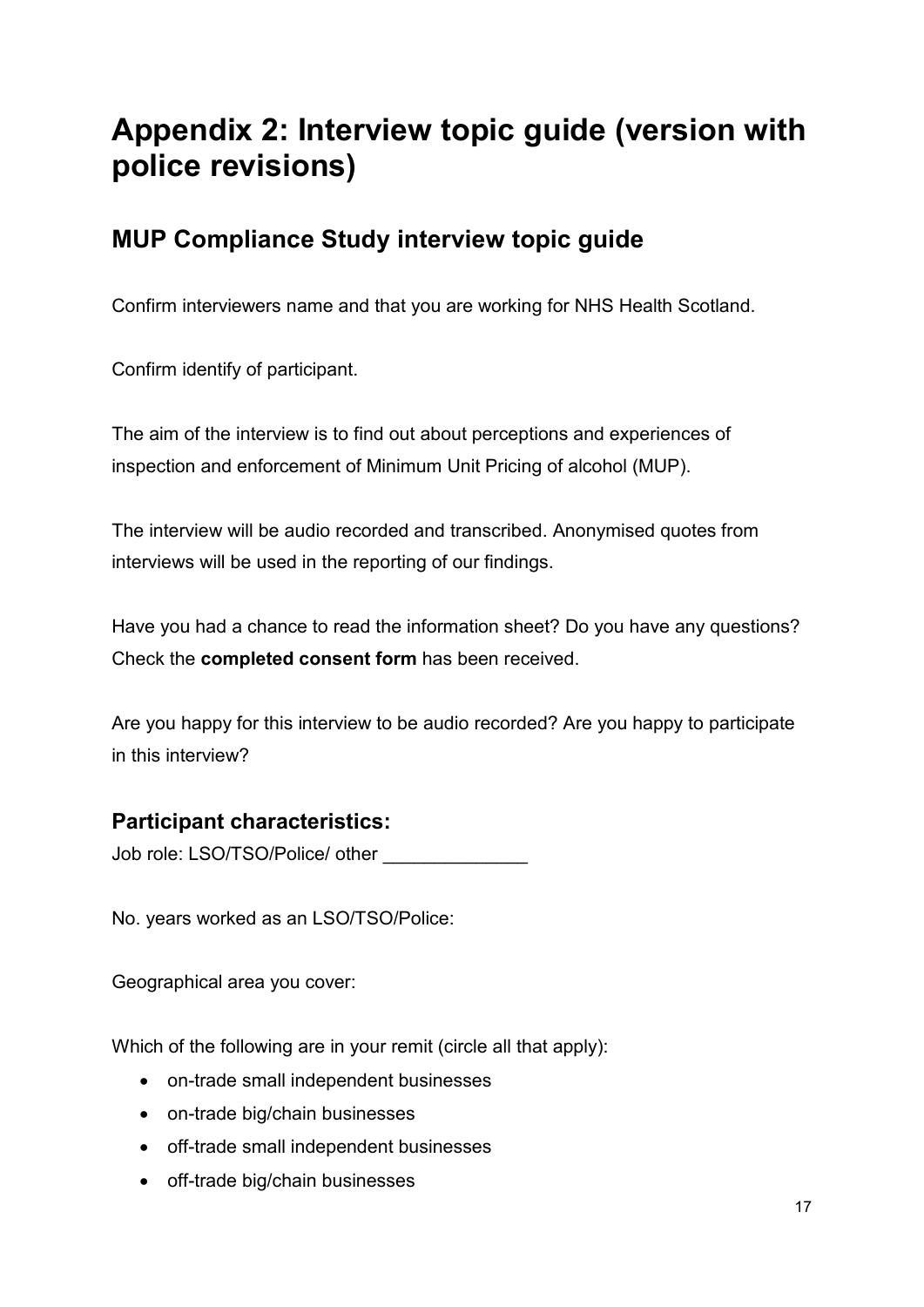• mixed on- and off-trade.

#### **Notes**:

Monitoring = inspection

- Managing = enforcement
- On-trade = drinking on premises
- Off-trade = buying to drink elsewhere

Other mandatory conditions:

Compliance with operating plan

- Premises Manager
- Authorisation of Sales of Alcohol
- Staff Training
- Pricing of Alcohol
- Irresponsible promotion
- Prov of Non-alcoholic drinks
- Age Verification
- Annual Fee
- Under 18 Notice
- Baby changing facilities
- Display or promotion of alcohol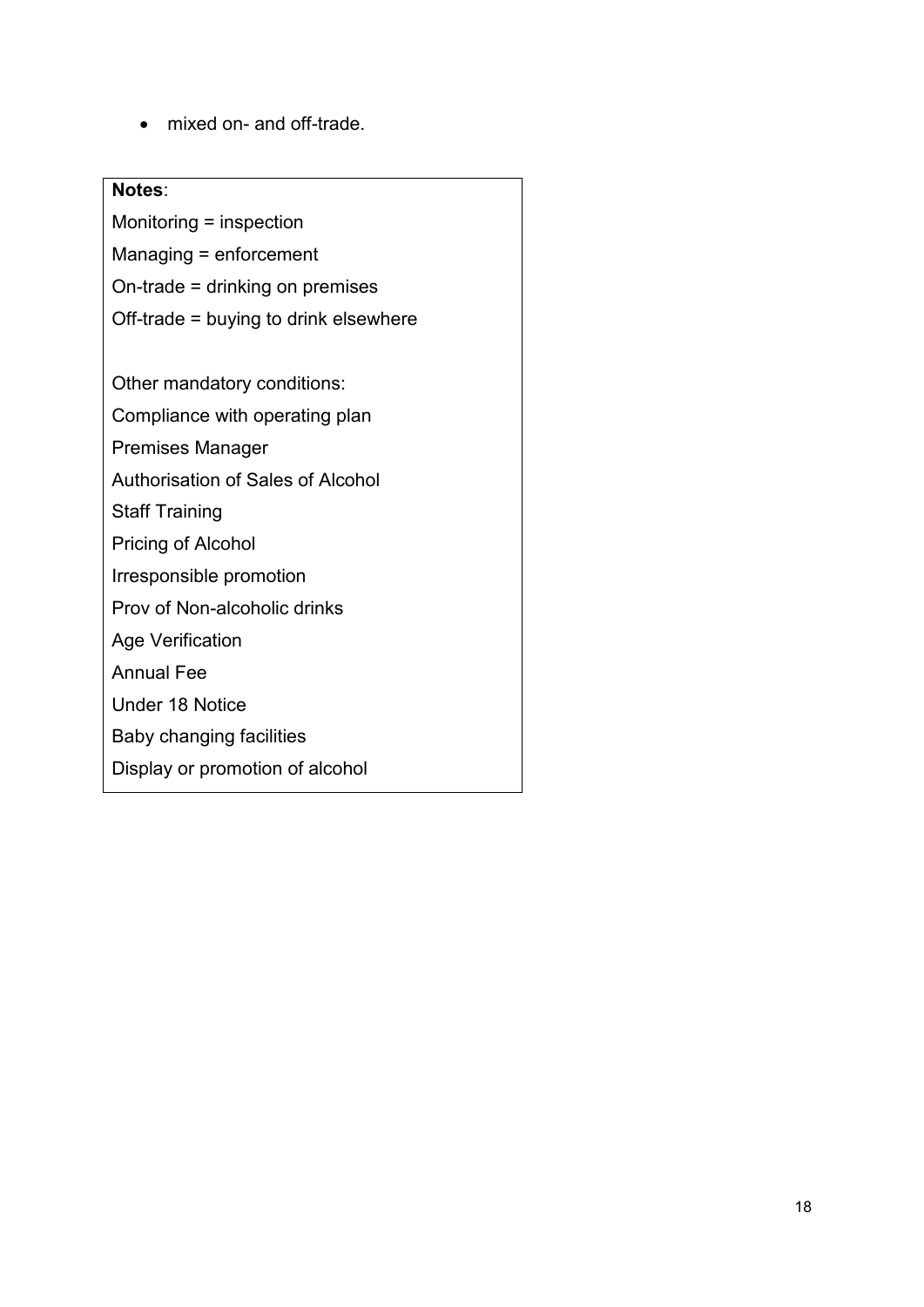### **Topic guide**

Can I ask you to confirm your role in inspection and enforcement of alcohol licensing?

- in relation to MUP specifically?
- in relation to illicit/ unlicensed sales of alcohol?

### Introductory thoughts on MUP

What do you think of MUP? Has that changed? How does MUP compare to other mandatory conditions?

### Experience of compliance MUP by trade type

What has been your experience of supporting compliance with MUP in on-trade?

- Talk through a positive experience why easy/difficult or positive/negative?
- Talk through a negative experience.

What has been your experience of supporting compliance with MUP in off-trade with big premises i.e. chains?

- Talk through a positive experience.
- Talk through a negative experience.

What has been your experience of supporting compliance MUP in off-trade with small premises i.e. independent shops?

- Talk through a positive experience.
- Talk through a negative experience.

#### MUP enforcement

How does MUP compare to other mandatory conditions (in terms of enforcement)?

For premises with ongoing mandatory issues, how has the implementation of MUP been for them?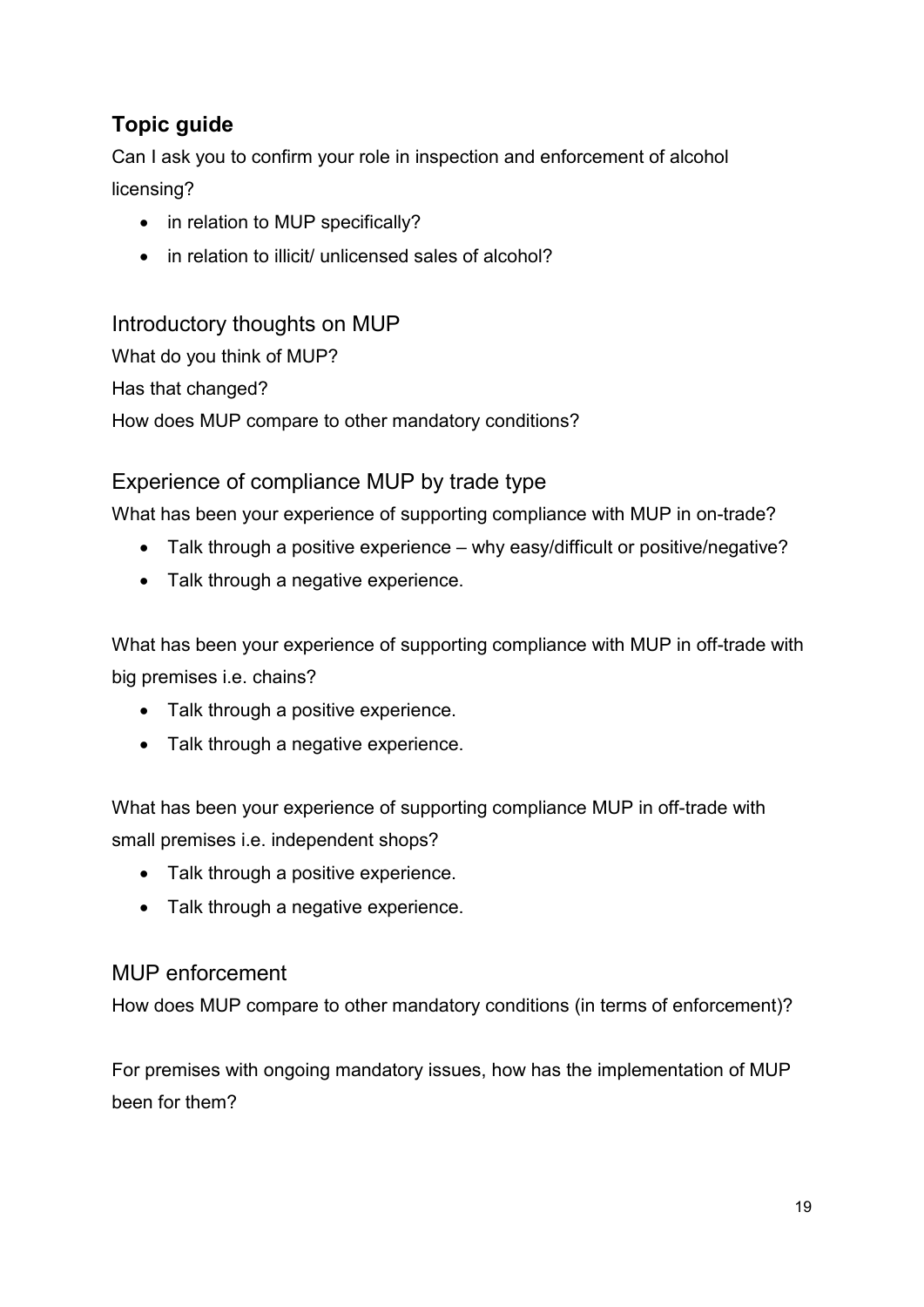How easy is it for LSOs to help a premises not in line with MUP? What support did you provide? Verbal/notice

Have you had to submit a breach of compliance notice for the Licensing Board to consider a review of a premises in relation to MUP? If so can you describe the situation?

Have you noticed premises finding ways of getting around the spirit of MUP, while remaining compliant?

What was your experience of illicit/ unlicensed sales of alcohol prior to the introduction of MUP?

Has that changed since MUP was introduced? What is your experience of illicit/unlicensed sales since the introduction of MUP?

Are you aware of any intelligence that suggests illegal ways to get around MUP being used (e.g. under the counter, selling off the back of a van)?

More general questions around MUP implementation (to help pick up anything missed) Has the introduction of MUP influenced your work? If so, how? If not, why do you think that is? How prepared did you feel for implementation? Benefits/problems of the implementation? Unintended consequences of implementation?

Is there anything that could be done to improve the implementation of MUP?

Closing remarks

Is there anything further I should be asking you?

We will analyse the interviews and create a report.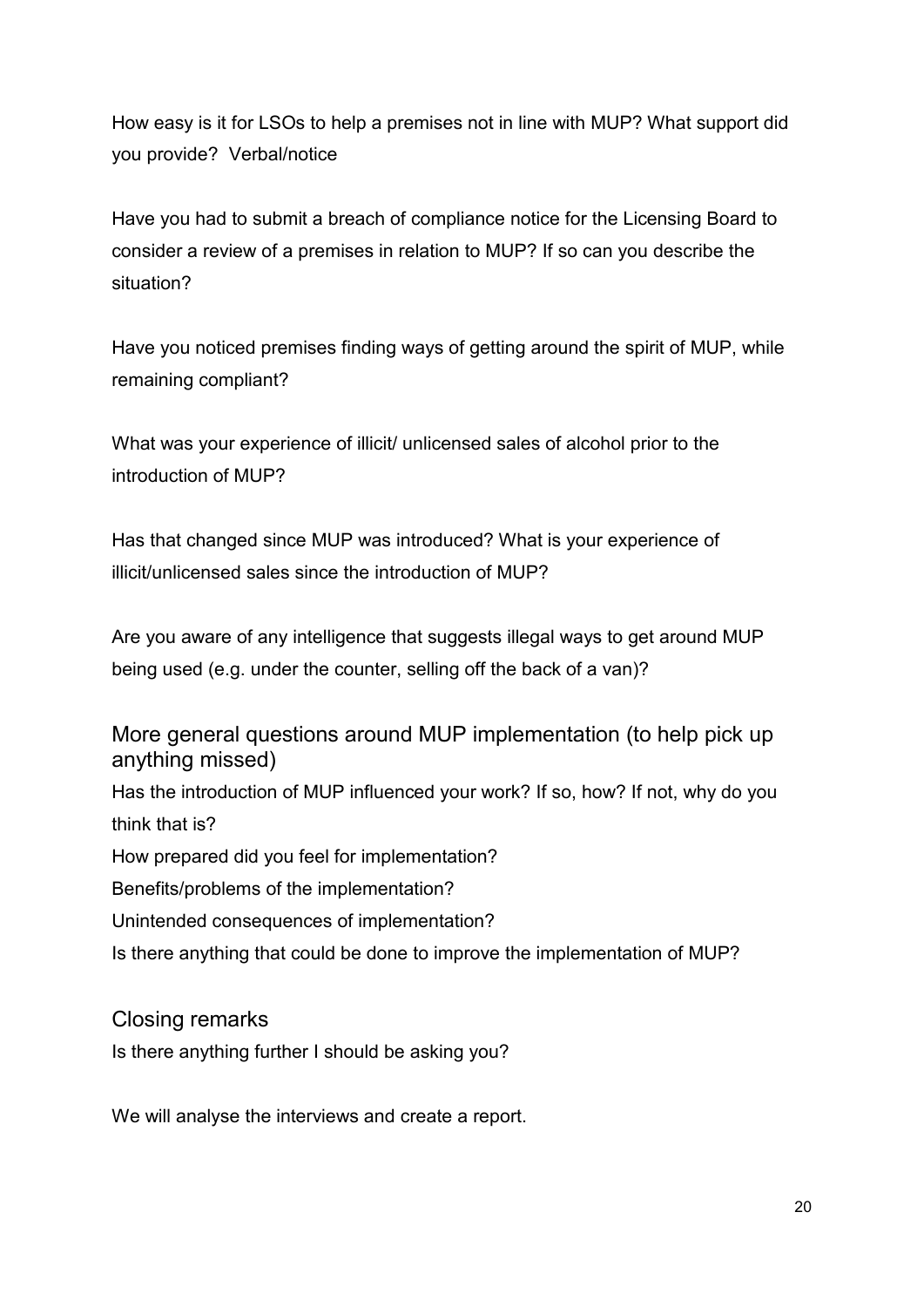The initial findings will be reviewed by the National LSO network, prior to our final write up, to see if they fit with their understanding and experience of the situation.

Would you like to receive a copy of the final report (in a year or so)? If so I assume your current contact details are the best to send it to.

Do you have any questions for me?

Thank you for your help.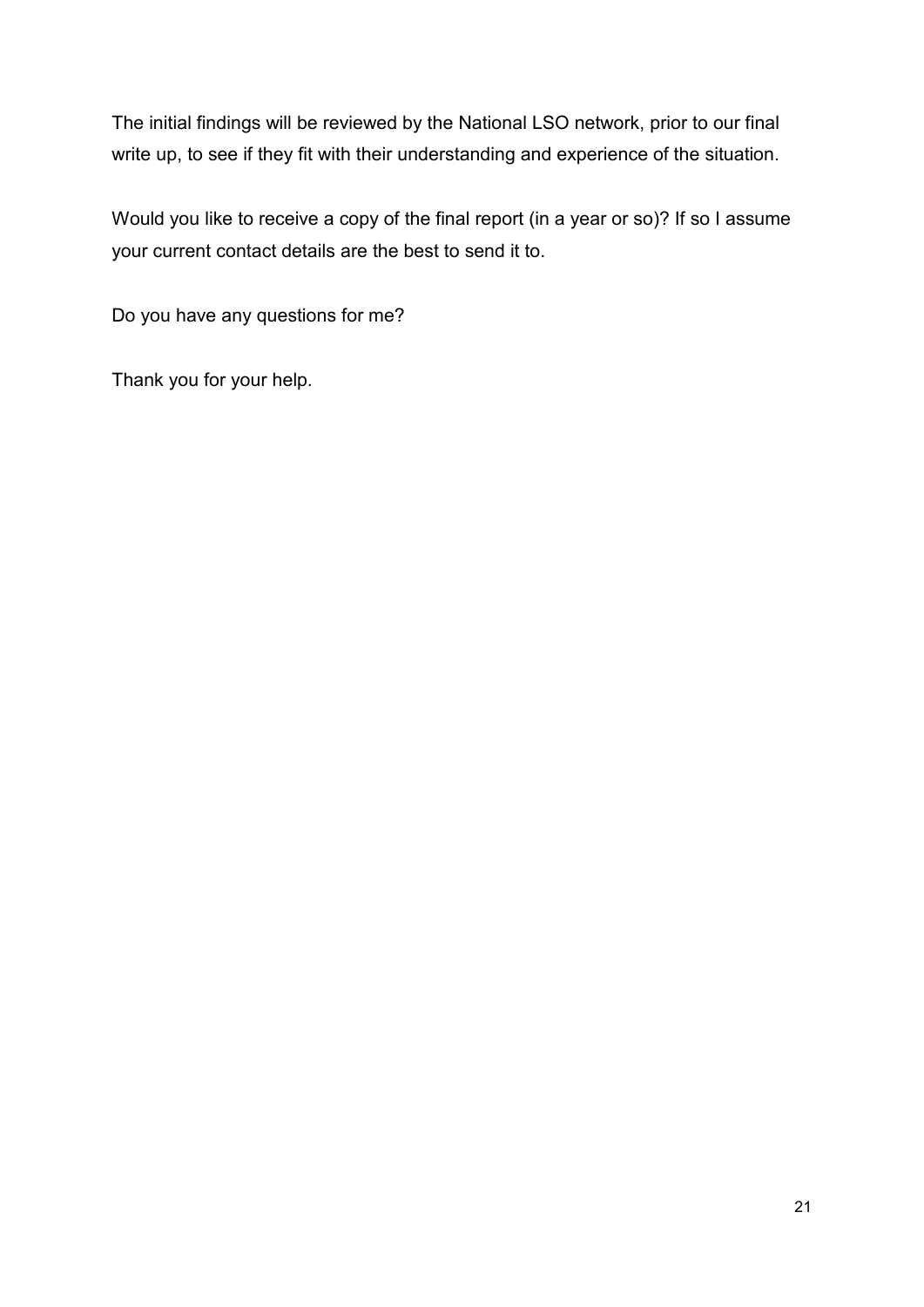## <span id="page-23-0"></span>**Appendix 3: Participant information sheet**

### **Evaluation of Minimum Unit Pricing (MUP) for alcohol**

### **Research study on experiences of inspection and enforcement of compliance with MUP**

### Participant information sheet (July 2018)

We would like to invite you to take part in this study conducted and funded by NHS Health Scotland. Before you decide whether you would like to participate or not, we would like to explain why this study is being carried out and what your involvement would be.

If you have any questions about the study, please contact the study lead Elinor Dickie, Public Health Intelligence Adviser (contact details are at the end of the document).

### What are we doing?

We are inviting staff involved in the inspection and enforcement of Minimum Unit Pricing (MUP) of alcohol to take part in interviews for this evaluation research study. This study aims to find out about perceptions and experience of inspection and enforcement of the implementation of MUP in Scotland.

This study is one component of a much broader evaluation of MUP. Research Governance for this study is being provided by the 'MUP Evaluation Compliance (Licensing) Study Advisory Group' and the research has had a favourable opinion from NHS Health Scotland's Research Development Group. We plan to interview a minimum of 15 people employed in inspection and enforcement of MUP.

### Why have I been asked to participate?

You have been asked to participate in the context of your professional role supporting inspection and enforcement of MUP.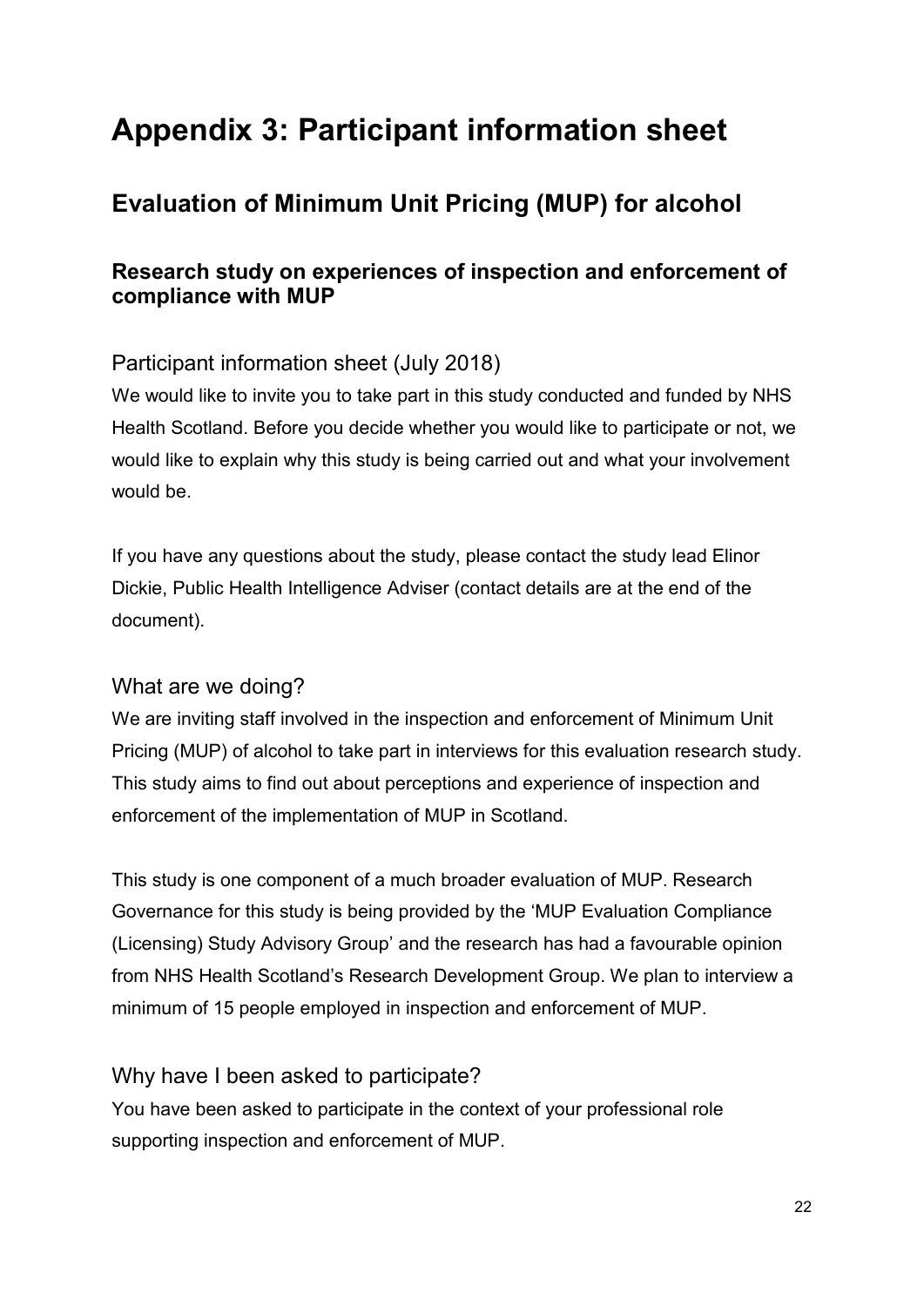### What would taking part involve?

The interview will last around one hour and will be done over the telephone at a time convenient to you. Interviews will be audio-recorded and transcribed, with your permission, to ensure an accurate record of the discussion. You will be asked about your experience of the implementation of MUP and supporting compliance with this mandatory licensing condition.

The recording and transcript will only be accessible to members of the research team and the transcription company, who will have signed a confidentiality agreement. The audio recording will be deleted on publication of the study report, in approximately one year. The transcript will be anonymous and be kept for a minimum of 5 years after publication of the study report. All data will be stored safely and securely.

Participation is voluntary; you do not have to participate if you do not want to. If you do wish to take part you will be asked to sign and return a consent form.

You can stop the interview at any time without giving a reason.

#### Will my information be kept confidential?

All data will be stored in a secure location and will be kept confidential. Only the research team, support staff transferring the file and the transcription company will have access to it. You will not be identified in the study report.

We will adhere to data protection legislation. The data controller for this study is NHS Health Scotland. Should you have any concerns regarding your privacy please contact our Data Protection Officer Duncan Robertson (telephone: 0131 314 5436. email: [DuncanRobertson@nhs.net\)](mailto:DuncanRobertson@nhs.net).

The legal basis for the processing of your personal information is that it is in support of a task in the public interest. Your personal data will be processed only so long as is required for this study. If we are able to anonymise or pseudonymise the personal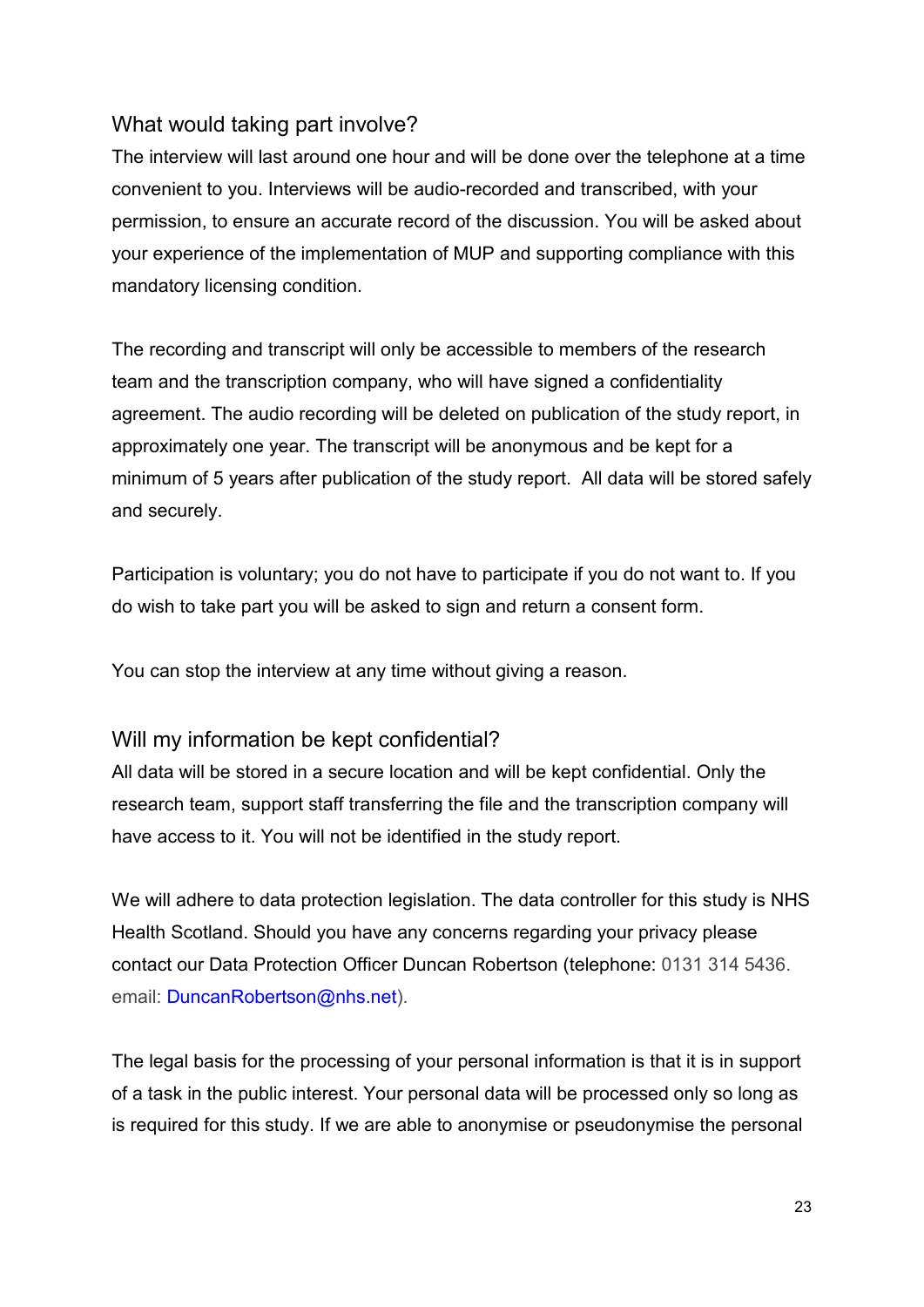data you provide we will undertake this, and will endeavour to minimise the processing of personal data wherever possible.

### How will the information be used?

The interview transcript will be analysed by the internal NHS Health Scotland study team, and anonymous quotations will be used in our report. Interim anonymised findings will be discussed with the Evaluation Advisory Group, LSO network, and other relevant stakeholders. The report will feed into the wider MUP evaluation results as well as being published and disseminated on its own, to audiences such as the Scottish Government and LSOs.

We will only keep your contact details if you indicate in your consent form that you are happy to be contacted after interview or that you would like a copy of the report.

### How do I participate?

If you are interested in participating or have any questions about the study please contact us on: 0131 314 5452, [elinor.dickie@nhs.net](mailto:elinor.dickie@nhs.net)

Having read this information sheet, if you are happy to participate in this study please contact Elinor Dickie [\(elinor.dickie@nhs.net\)](mailto:elinor.dickie@nhs.net) for the consent form and to arrange your interview. The consent form must be initialled and signed (electronic signature is acceptable) before the date of your interview.

We are hoping to interview people from a range of geographical areas and roles, therefore please could you tell us:

- Job role
- Location you cover

### What if I no longer want to participate?

If you do participate then decide you no longer want to carry on with the study, you can withdraw your participation up to one week after your interview by contacting Elinor Dickie. If you do withdraw from the study up to one week after your interview we will remove your data from our analysis and securely destroy the data. After that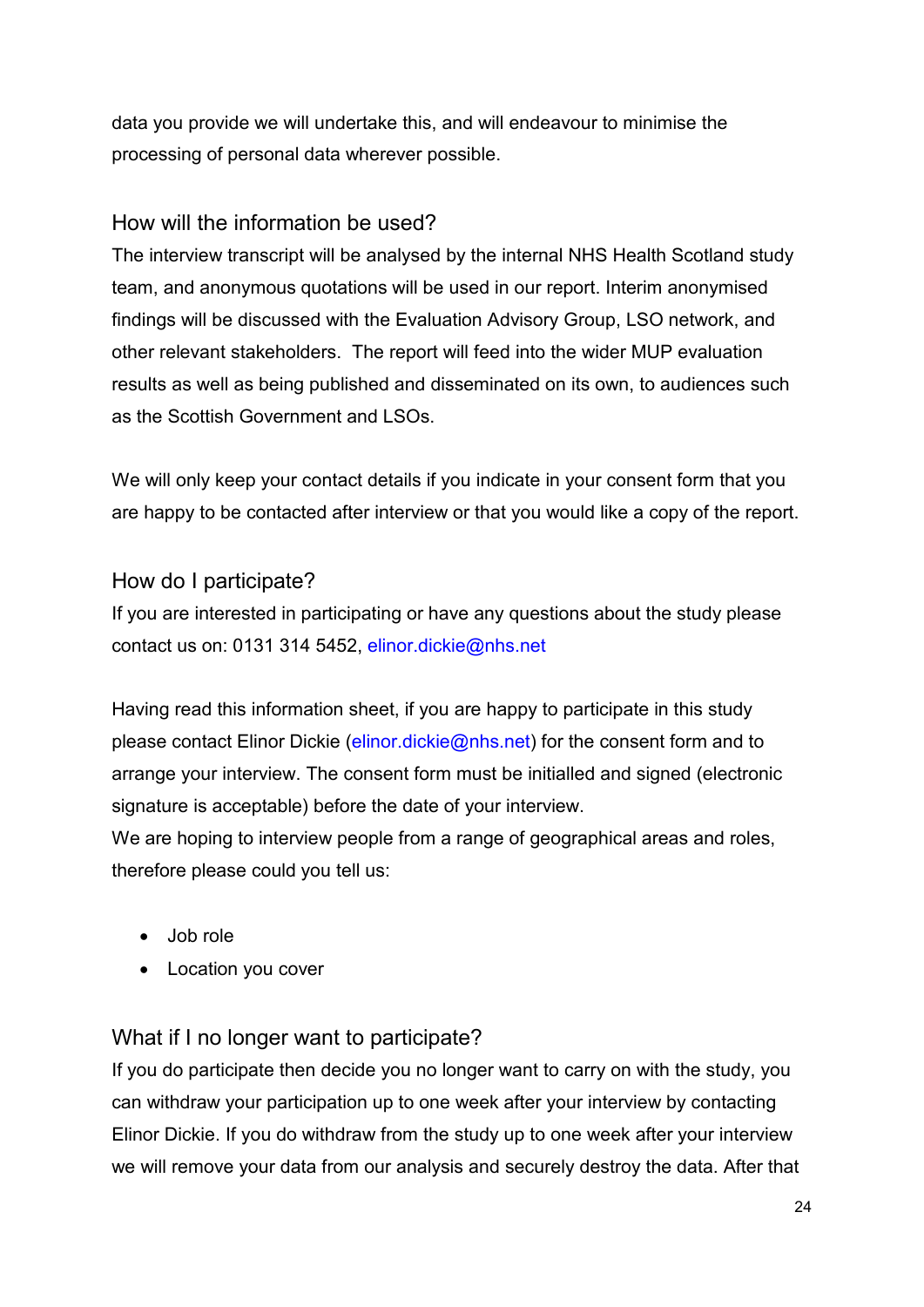period it will not be possible to remove your data from our analysis should you decide to withdraw at a later time.

### If I am unhappy with how the study has been conducted who do I contact?

If you have any complaints in relation to how the study has been conducted please contact Rebecca Sludden, Research Services, NHS Health Scotland 0141 414 2760, [Rebecca.Sludden@nhs.net](mailto:Rebecca.Sludden@nhs.net)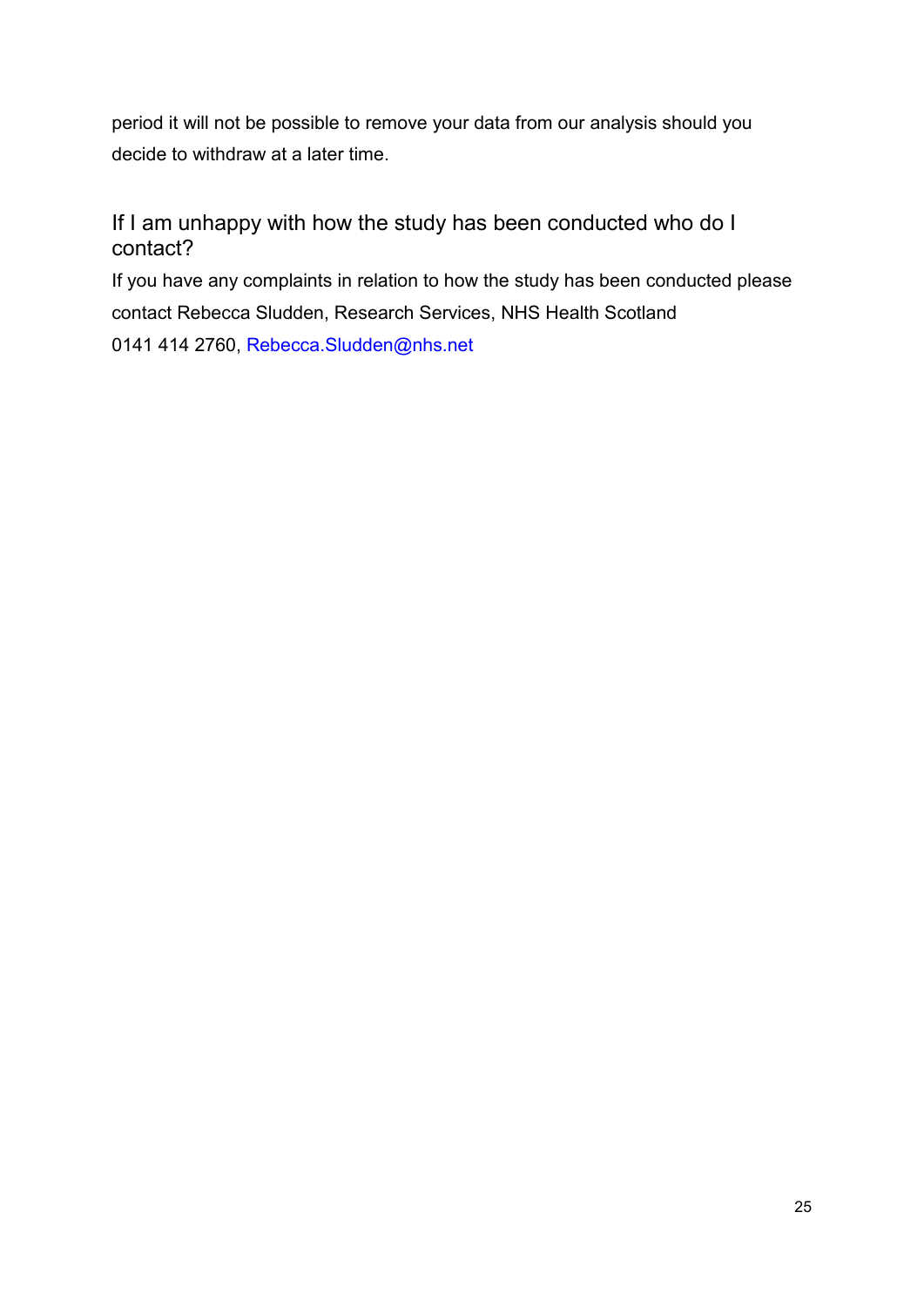## <span id="page-27-0"></span>**Appendix 4: Participant consent form**

### **Evaluation of Minimum Unit Pricing (MUP) for alcohol**

### **Research study on experiences of inspection and enforcement of compliance with MUP**

Project Lead: Elinor Dickie, NHS Health Scotland

Consent form for participant interview

Please read each of the statements below, and initial where you are happy to grant consent. If you have any questions please contact Elinor Dickie (Telephone: 0131 314 5452 email: elinor.dickie@nhs.net).

This consent form is to ensure that you understand the nature of this research and have given your consent to participate in this study. Your participation is entirely voluntary and you are free to change your mind about taking part at any time.

The interview should take around an hour and with your permission be audiorecorded to ensure the information is accurately recorded. Your information will be stored safely and securely. Anything that could identify you will be changed or removed.

Before deciding whether to take part or not please read the attached information sheet, and feel free to ask us any questions you have. If you are happy to participate please complete this consent form and email to [elinor.dickie@nhs.net](mailto:elinor.dickie@nhs.net) before your interview. The consent form must be initialled and signed (electronic signature is acceptable).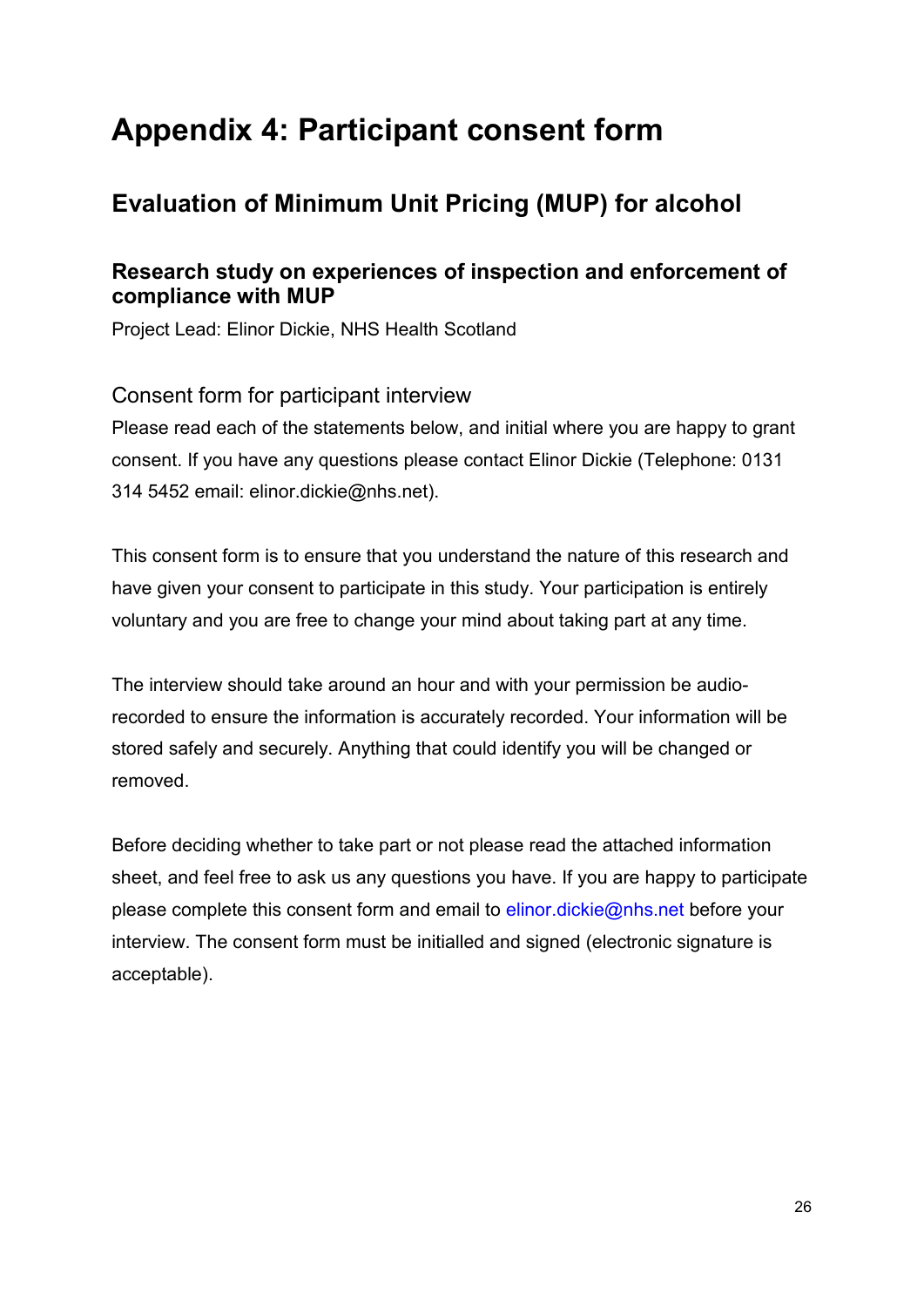Please initial box (do not tick):

| <b>Statement</b>                                                  | <b>Initial</b> |
|-------------------------------------------------------------------|----------------|
| I confirm that I have read and understood the participant         |                |
| information sheet for the above study. I have had the chance      |                |
| to ask any questions and am satisfied with the answers given.     |                |
| I understand that I can contact the study team after the          |                |
| interview with any questions I may have in the future.            |                |
| I agree to the interview being audio recorded and transcribed     |                |
| (by an outside transcription company who will have signed a       |                |
| confidentiality agreement).                                       |                |
| I understand that anonymised quotations from my interview         |                |
| may be used in research reports, presentations and                |                |
| publications but my identity will not be revealed.                |                |
| I understand that the recording of the interview will be          |                |
| destroyed at the end of the project, but the anonymised           |                |
| transcript will be retained for a minimum of 5 years from         |                |
| publication of the study report. (We keep your personal data,     |                |
| such as name and contact details only for contacting you with     |                |
| study results if you express interest below.)                     |                |
| I understand my participation is voluntary and that I am free to  |                |
| withdraw from the study at any time without giving a reason. I    |                |
| understand that I can stop the interview at any time and I do     |                |
| not need to answer any questions that I do not wish to without    |                |
| giving a reason.                                                  |                |
| After the interview, I understand that if I want to withdraw from |                |
| the study I can do this within one week of participation, by      |                |
| contacting the research team. If I do withdraw within one week    |                |
| my information will be removed and destroyed.                     |                |
| I agree to my anonymous interview transcript being shared         |                |
| with the research team in Health Scotland and academic            |                |
| colleagues and researchers who we might collaborate with as       |                |
| part of the research process, including colleagues at the         |                |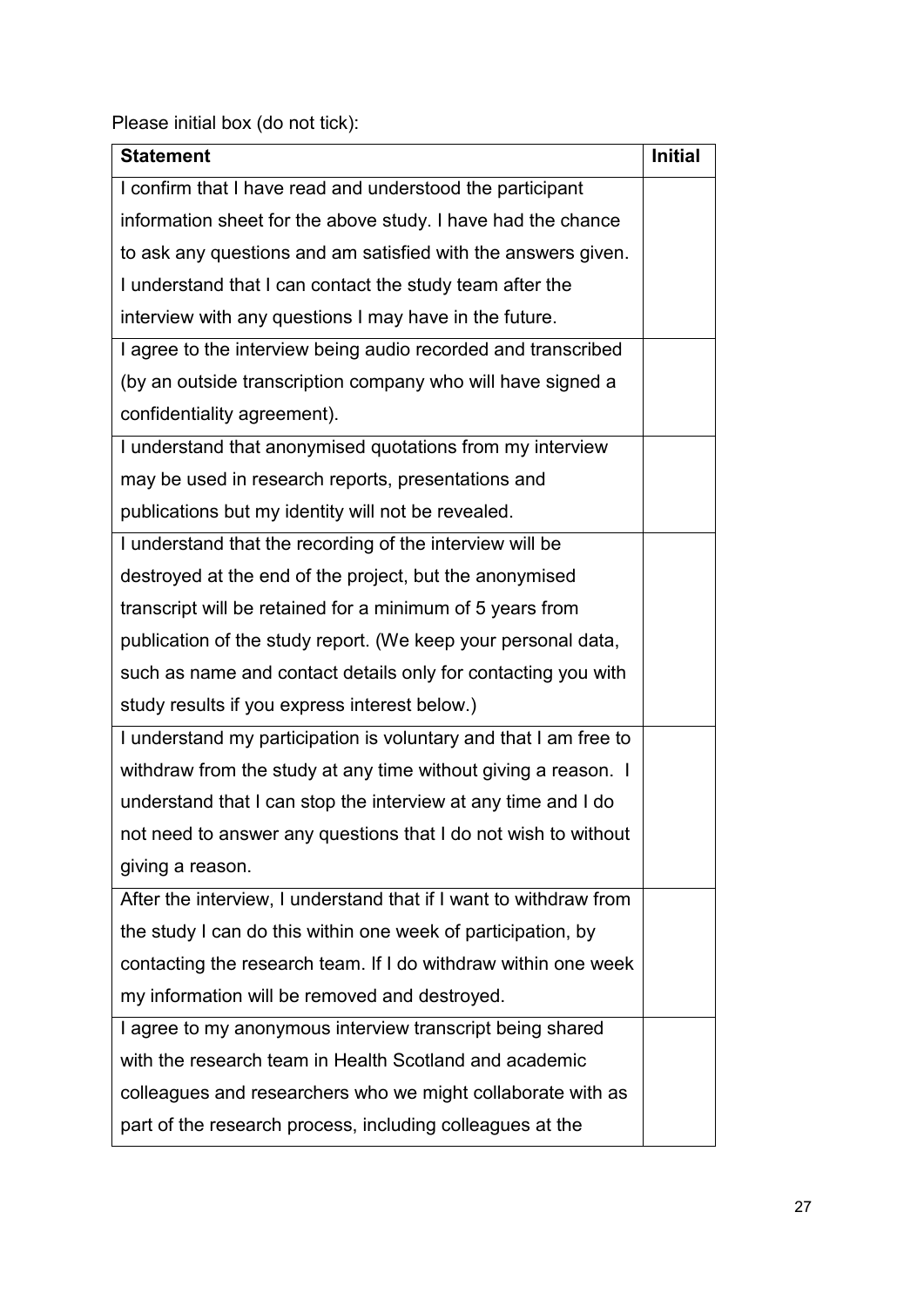| <b>Statement</b>                                                | <b>Initial</b> |
|-----------------------------------------------------------------|----------------|
| University of Stirling and the University of Sheffield who are  |                |
| currently putting in a research bid for a sister study.         |                |
| I agree to be contacted after the interview if required, for    |                |
| example queries around interview content.                       |                |
| Please indicate here if you would like us to send you a copy of |                |
| the final report.                                               |                |
| I confirm I am signing for myself as the participant.           |                |
| I agree to take part in the above study.                        |                |

Participant name:

Participant signature: Date: Date: Date: Date: Date: Date: Date: Date: Date: Date: Date: Date: Date: Date: Date:  $\overline{D}$ 

Interviewer name:

Interviewer signature: **Date:** Date: Date: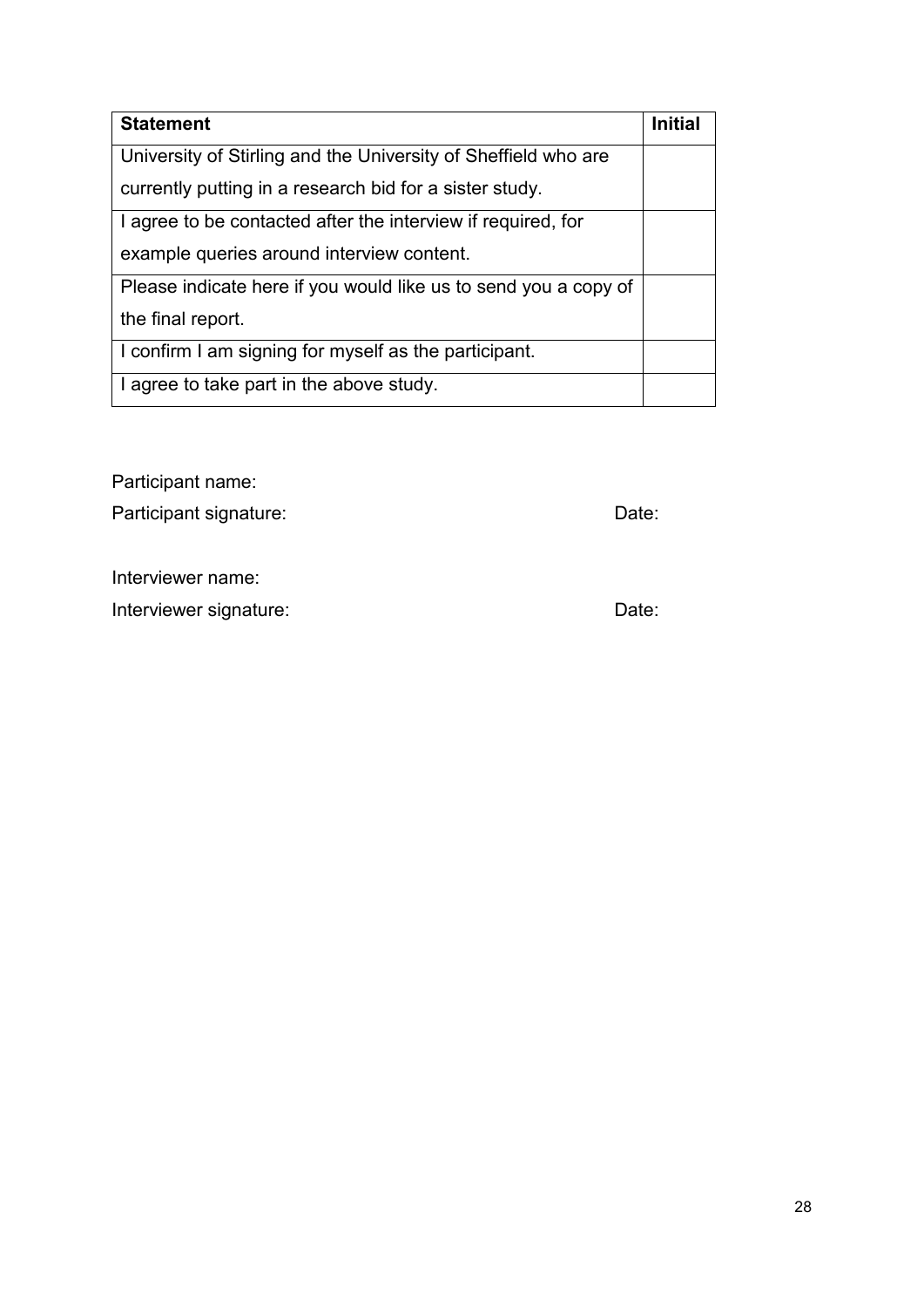## <span id="page-30-0"></span>**Appendix 5: Analytical framework Coding framework**

- **1** Participant role in relation to MUP talking about their own role(s) in relation to MUP.
	- 1.1 My LSO role
	- 1.2 My TSO role
	- 1.3 My Police role
- **2** Perception of others role perception of others' role(s) in inspection and enforcement in relation to MUP.
	- 2.1 Other LSO role
	- 2.2 Other TSO role
	- 2.3 Other Police role
	- 2.4 Other role
- **3** View of MUP as an intervention how participant considers MUP as an intervention, whether or not they agree with it and why.
- **4** Other non-MUP tools to reduce alcohol consumption views of, or comparison with MUP, other potential tools or interventions to reduce alcohol consumption.
- **5** Participant's own preparedness pre-MUP. 5.1 Participant comms received pre-MUP – communication from whom and in what form, expect between colleagues, network and from Scottish Government.

5.2 Participant readiness for MUP introduction – participant sense of whether they were ready for MUP.

**6** Licensed premises preparedness for MUP.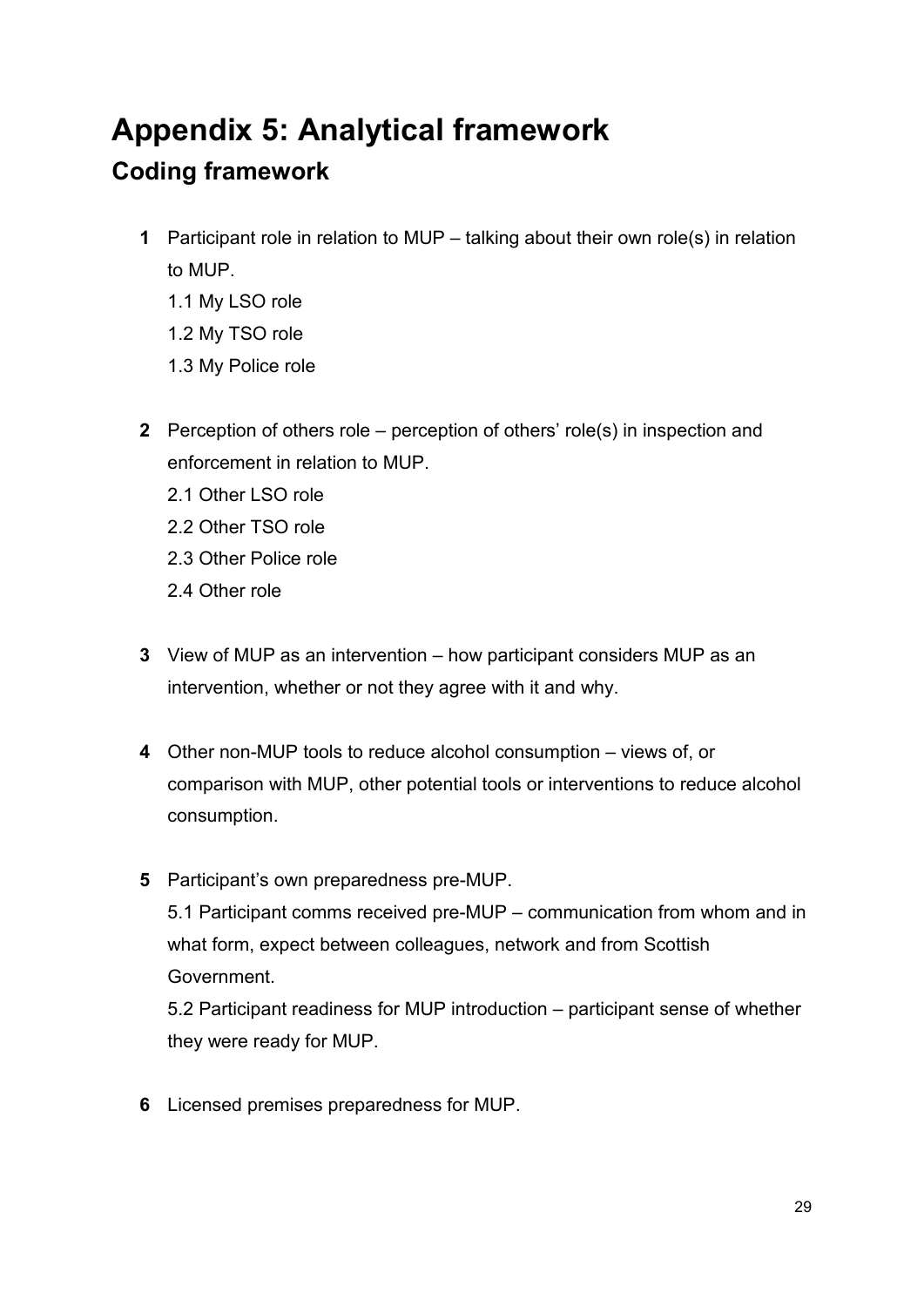6.1 Comms by participant to licensed premises pre MUP – communication from participant to licensed premises to help them prepare for MUP, what form was it in.

6.2 Comms to licensed premises from others pre MUP – communication to/between licensed premises and others to prepare for MUP, from whom and in what form.

6.3 Licensed premises readiness for MUP – participants' perception of licensed premises as to whether they were ready for MUP.

#### **7** Impact of MUP on participant's work.

7.1 MUP impact on workload – impact on workload i.e. number of visits or revisits, duration of visits.

7.2 MUP impact on work practices – whether/how MUP has changed what they need to do in their job, including prioritisation.

7.3 Tasks involved to check compliance – process participant follows to check premises is compliant with MUP, please include summary if they refer to/describe checking other mandatory conditions.

**8** MUP vs other mandatory conditions – how participants compare MUP in relation to other mandatory conditions – and include reference to commentary for other conditions.

8.1 Generic MUP vs 'other' condition – i.e. 'overall not particularly different to other conditions'.

- 8.2 Pricing of alcohol.
- 8.3 Promotion.
- 8.4 Age verification.
- 8.5 Signage.
- 8.6 Personal licence renewal.

8.7 Provision of non-alcoholic drinks (not a specific condition, but spoken about in a similar way).

8.8 Other condition specified.

**9** Profile of MUP – participant's perception of the importance of MUP within their industry, or by the Scottish Government, or among the public.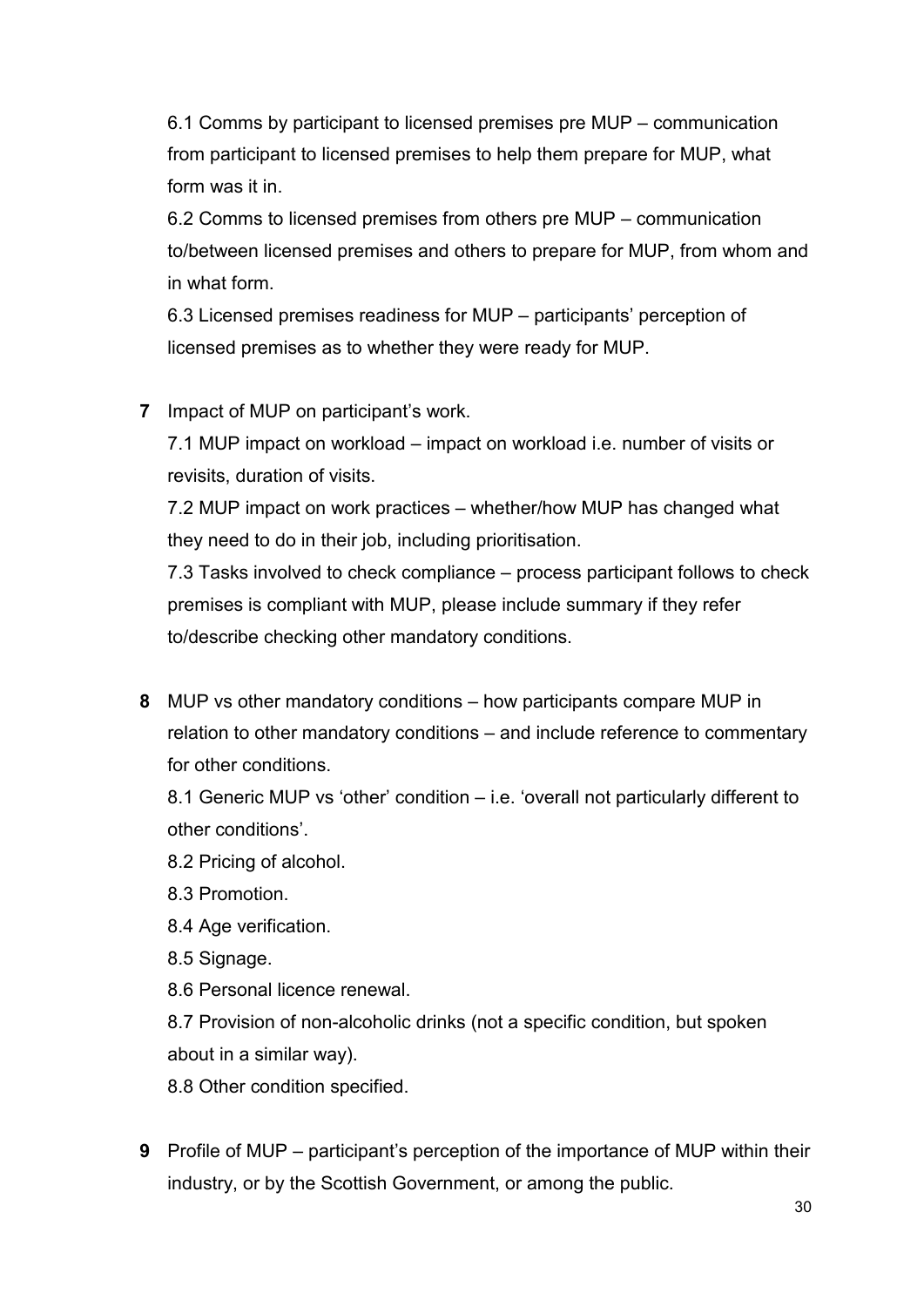- **10** Knowledge and awareness of MUP participant's perception of whether and to what extent the following categories of people were aware of MUP being implemented and how it would affect their work/life. 10.1 Licensed premises staff knowledge and awareness. 10.2 Public knowledge and awareness – general public, or alcohol consumers.
- **11** Implementation of MUP as a mandatory condition (actions by licensed premises to implement MUP).

11.1 Off-trade large/major trader, implementation (RECORD participant phrasing of retailer type).

11.2. Off-trade small/independent trader, implementation (RECORD participant phrasing of retailer type).

11.3 Off-trade (unspecified), implementation – unspecified which type of trader.

11.4 On-trade, implementation.

- 11.5 Mixed trade businesses, implementation.
- **12** Implementation in general how participant felt the process went (asked at the end of the interview), including comparisons to other policies.
	- 12.1 What helped the implementation process (benefits).
	- 12.2 Difficulties/barriers to the implementation process (problems).
	- 12.3 Improvements that could be made to the implementation process.

12.4 Unintended consequences of implementation process i.e. knock-on effects.

- **13** Impact on licensed premises impact of MUP on premises, i.e. increased workload.
	- 13.1 Off-trade large/major trader, impact on.
	- 13.2 Off-trade small/independent trader, impact on.
	- 13.3 Off-trade (unspecified), impact on unspecified which type of trader.
	- 13.4 On-trade, impact on.
	- 13.5 Mixed (on- and off- trade), impact on.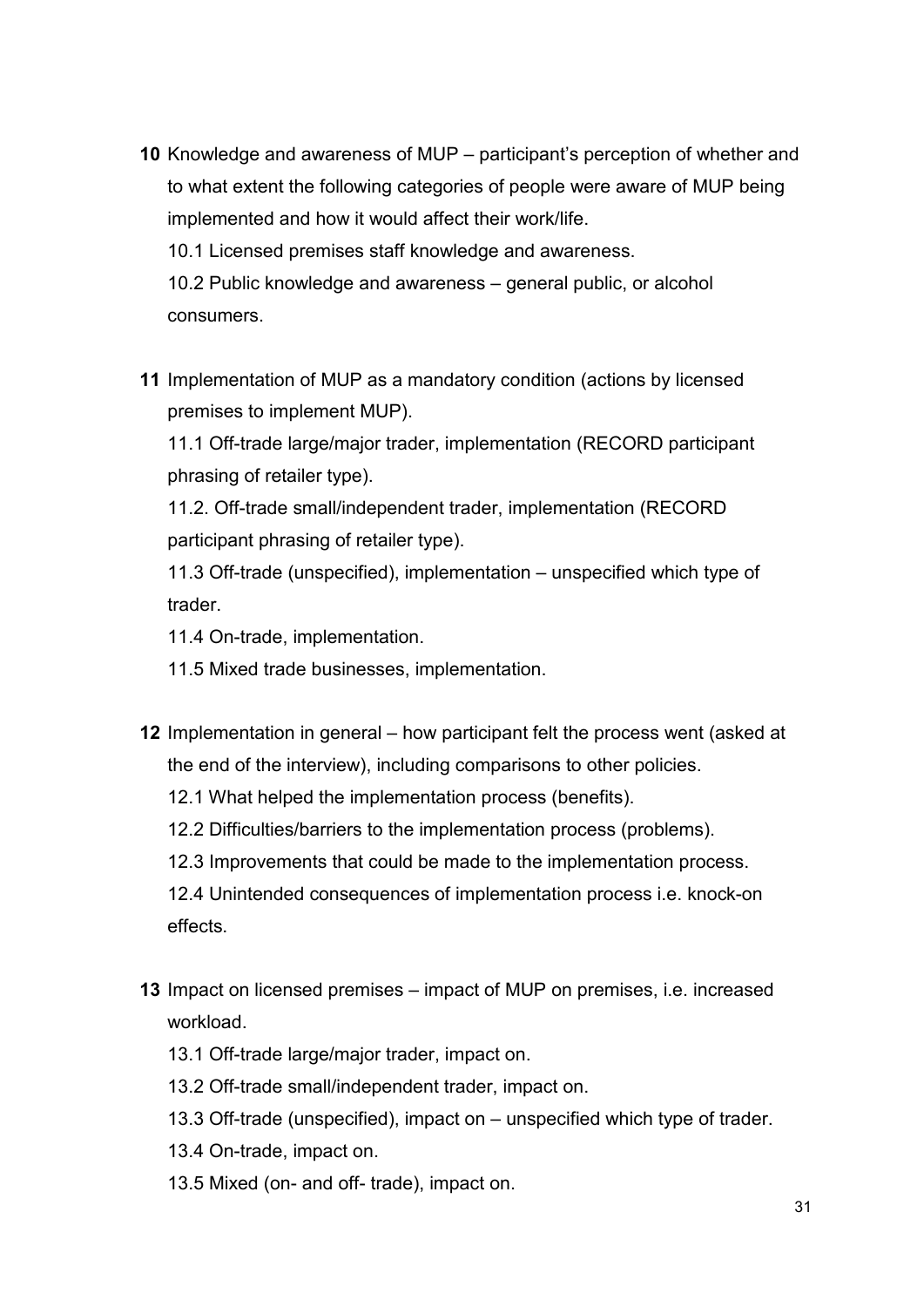- **14** Accounts of non-compliance (and/or resolution) with MUP whether and the scale of non-compliance within individual premises, and reason and/or motivation behind it, how it was identified, and what the response was.
	- 14.1 Off-trade large/major trader, non-compliance.
	- 14.2 Off-trade small/independent trader, non-compliance.
	- 14.3 Off-trade (unspecified), non-compliance.
	- 14.4 On-trade, non-compliance.
	- 14.5 Mixed, non-compliance.
	- 14.6 Ongoing/future non-compliance.
- **15** Identification of non-compliance how participant finds out about noncompliance to MUP.

15.1 Identification of non-compliance on a (routine) visit – going to check on premises and spotting things.

15.2 Intel via professional networks (own and others). Intelligence –

information in relation to non-compliance which they then followed up.

15.3 Intel via licensed premises reporting other licensed premises.

15.4 Intel via members of the public reporting licensed premises.

**16** Formal caution – experience of applying an enforcement notice to a premises.

**17** Effectiveness of MUP.

17.1 Consumer behaviour re. MUP – view on whether and how MUP has influenced consumer purchasing/drinking, including substitution etc, please include information about subpopulations also.

17.2 Licensed premises behaviour since MUP– whether Licensed premises have changed how they operate in relation to stocking/promotions, etc.

17.3 On product/by producers since MUP – any change noted on products available, change in size/strength/branding etc.

17.4 Additional unintended consequences of MUP – since MUP is in place have there been positive or negative effects that were unintended (note when analysing look at illicit activity and consumer behaviour codes).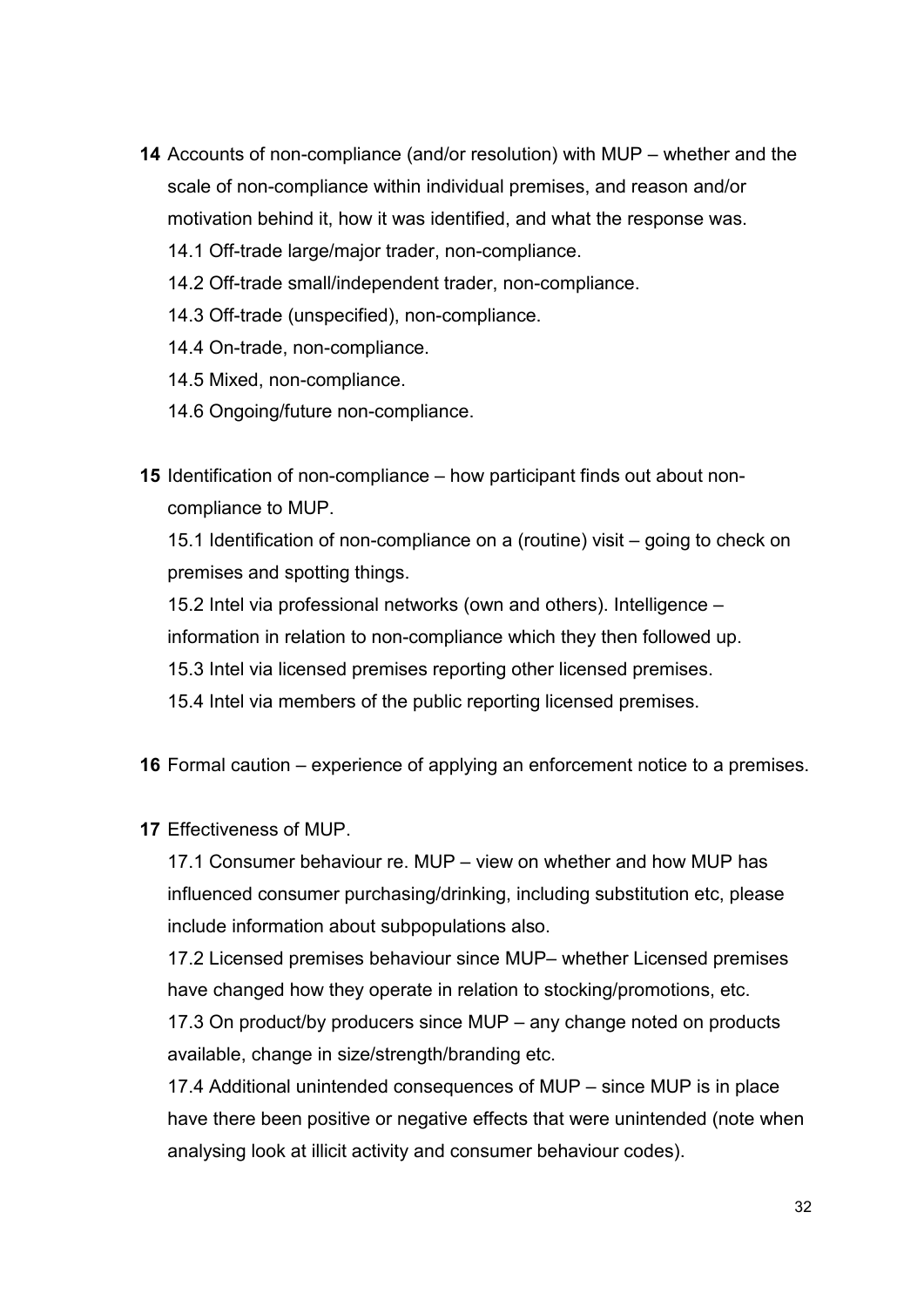**18** Illicit trade associated with introduction of MUP.

18.1 Identification of illicit trade activity – how find out about illicit trade i.e. through tip-offs.

18.2 Nature of illicit trade – for example back-of-the-van sales or adulteration of alcohol.

- **19** Cross-border activity in relation to alcohol following introduction of MUP specifically reference to buying alcohol from outside of Scotland.
- **20** Other illegal activity related to alcohol crimes/illegal/illicit activities related to alcohol but not specifically MUP i.e. theft, anti-social behaviour.
- **21** Other illegal activity NOT related to alcohol any other crime mentioned that doesn't fall within one of the other codes.
- **22** View on the alcohol consumption in Scotland participant's views on drinking patterns, behaviours and context, drinking in Scotland as a whole, for views on individual or groups of drinkers – not specific to MUP.
- **23** Miscellaneous things that we think the evaluation would like to know about but do not fit in any of the other categories. 23.1 Wholesaler – any data in relation to wholesalers. 23.2 Other miscellaneous but relevant to evaluation.
- **24** Attitude towards MUP evaluation (either this study or wider evaluation).
- **25** Interviewer chat any sections where there is nothing of substance for analysis, i.e. the interviewer introducing themselves, speaking about the wider evaluation project, checking demographics etc.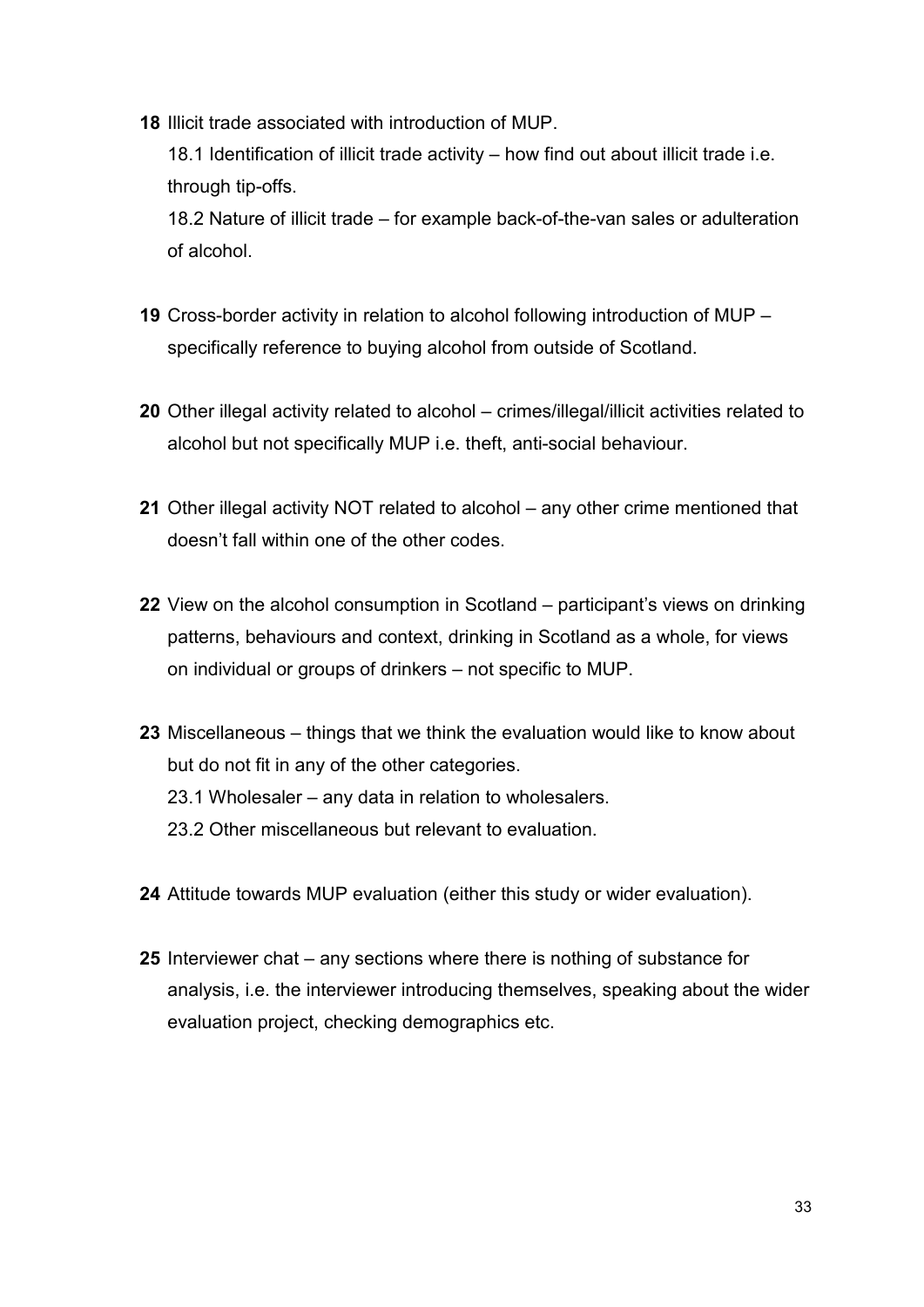## <span id="page-35-0"></span>**References**

<span id="page-35-1"></span><sup>1</sup> Craig P, Dieppe P, MacIntyre S et al. Developing and evaluating complex interventions: the new Medical Research Council guidance. Medical Research Council; 2008. Available at: [www.mrc.ac.uk/documents/pdf/complex-interventions](http://www.mrc.ac.uk/documents/pdf/complex-interventions-guidance)[guidance](http://www.mrc.ac.uk/documents/pdf/complex-interventions-guidance)  $\overline{a}$ 

<span id="page-35-2"></span><sup>2</sup> Mayne J. Contribution analysis: An approach to exploring cause and effect. ILAC Brief No.16. Rome, Italy: ILAC; 2008. Available at:

[www.innonet.org/resources/node/437](http://www.innonet.org/resources/node/437)

<span id="page-35-3"></span><sup>3</sup> [www.healthscotland.scot/publications/minimum-unit-pricing-mup-evaluation](http://www.healthscotland.scot/publications/minimum-unit-pricing-mup-evaluation)

<span id="page-35-4"></span><sup>4</sup> [www2.gov.scot/Topics/Statistics/Browse/Crime-Justice/PubLiquor](https://www2.gov.scot/Topics/Statistics/Browse/Crime-Justice/PubLiquor)

<span id="page-35-5"></span><sup>5</sup> [www.mygov.scot/minimum-unit-pricing/overview](http://www.mygov.scot/minimum-unit-pricing/overview)

<span id="page-35-6"></span> $6$  Gale et al (2013). Using the framework method for the analysis of qualitative data in multi-disciplinary health research, BMC Medical Research Methodology 13:117, [www.biomedcentral.com/1471-2288/13/117](http://www.biomedcentral.com/1471-2288/13/117)

<span id="page-35-7"></span> $7$  Birt et al (2016). Member checking: A tool to enhance trustworthiness or merely a nod to validation? Qualitative Health Research, 26 (13) 1802–1811.